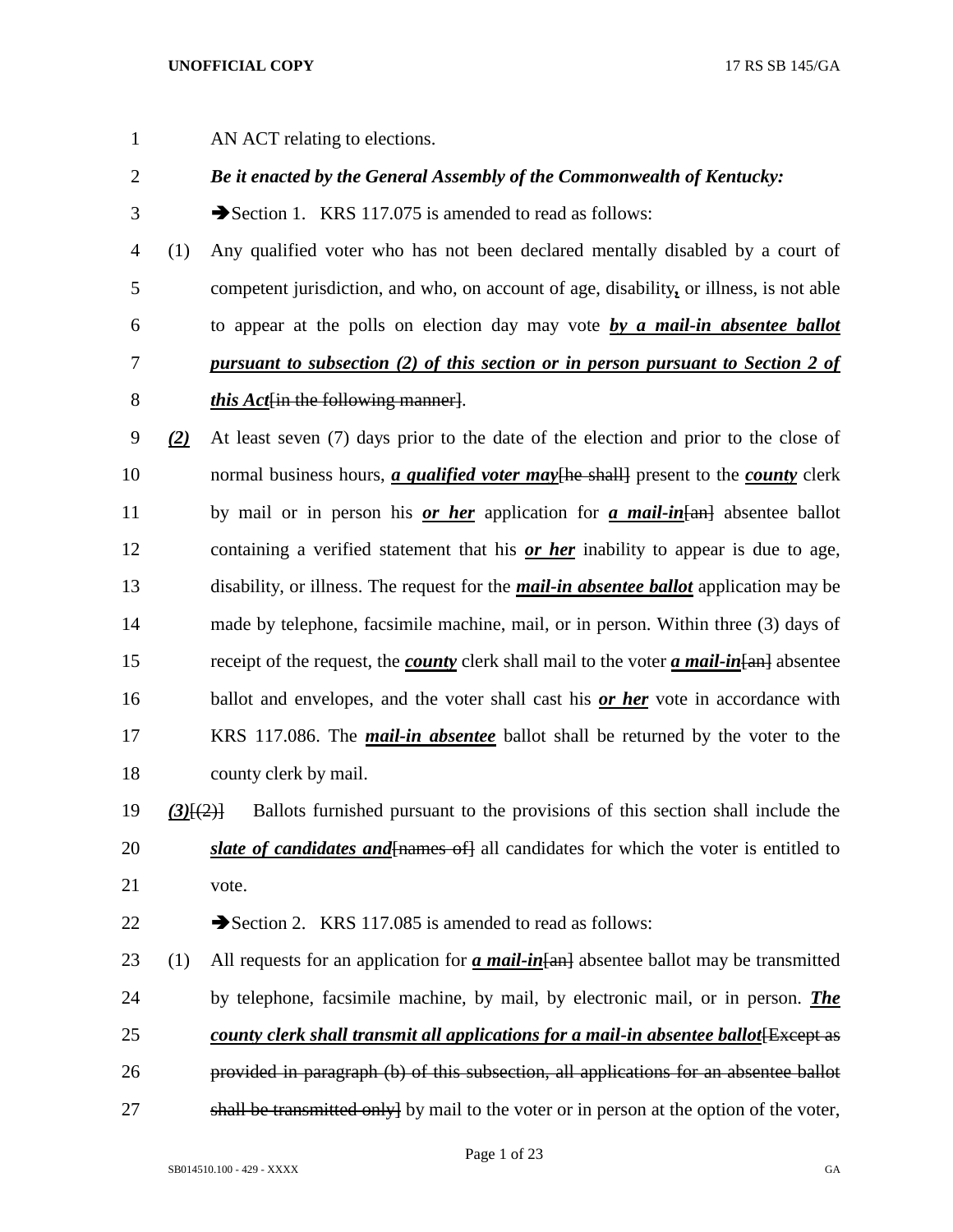| $\mathbf{1}$   | except as provided in paragraph $(b)$ of this subsection [except that the county clerk               |
|----------------|------------------------------------------------------------------------------------------------------|
| $\overline{2}$ | shall hand an application for an absentee ballot to a voter permitted to vote by                     |
| 3              | absentee ballot who appears in person to request the application, or shall mail the                  |
| $\overline{4}$ | application to a voter permitted to vote by absentee ballot who requests the                         |
| 5              | application by telephone, facsimile machine, or mail. The <i>mail-in</i> absentee ballot             |
| 6              | application may be requested by the voter or the spouse, parents, or children of the                 |
| 7              | voter, but shall be restricted to the use of the voter. Except for qualified voters who              |
| 8              | apply pursuant to the requirements of KRS 117.075 and 117.077, those who are                         |
| 9              | incarcerated in jail but have yet to be convicted, those who are uniformed-service                   |
| 10             | voters as defined in KRS 117A.010 that are confined to a military base on election                   |
| 11             | day, and persons who qualify under paragraph $(a)$ . of this subsection, <i>mail-in</i>              |
| 12             | absentee ballots shall not be mailed to a voter's residential address located in the                 |
| 13             | county in which the voter is registered. The the case of ballots returned by mail, The               |
| 14             | county clerk shall provide <i>a mail-in</i> [an] absentee ballot, two (2) official envelopes         |
| 15             | for returning the <i>mail-in absentee</i> ballot, and instructions for voting to a voter who         |
| 16             | presents a completed application for $\alpha$ mail-in $\{\text{an}\}$ absentee ballot as provided in |
| 17             | this section and who is properly registered as stated in his or her <i>mail-in absentee</i>          |
| 18             | <b><i>ballot</i></b> application.                                                                    |
| 19             | <b>Qualified voters</b> [The following voters] may apply to cast their votes by mail-<br>(a)         |
| 20             | in absentee ballot if the application is received not later than the close of                        |
| 21             | business hours seven (7) days before the election, and if the voters are:                            |
| 22             | <b>[Voters</b> ] Permitted to vote by <i>a mail-in</i> absentee ballot pursuant to KRS<br>1.         |
| 23             | 117.075;                                                                                             |
| 24             | [Voters who are ]Residents of Kentucky who are covered voters as<br>2.                               |
| 25             | defined in KRS 117A.010;                                                                             |
| 26             | [Voters who are ]Students who temporarily reside outside the county of<br>3.                         |
| 27             | his or her [their] residence;                                                                        |

Page 2 of 23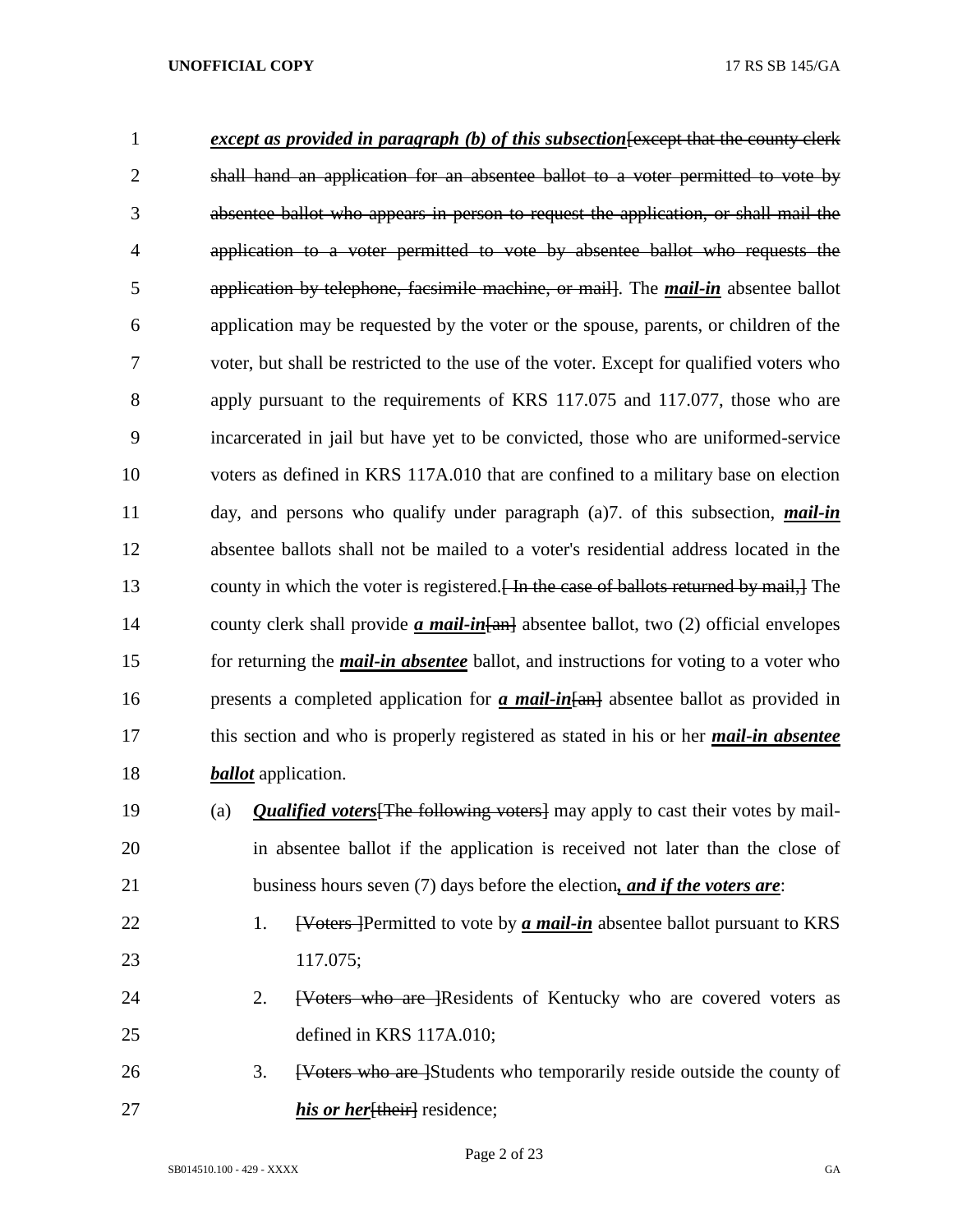| 1              |     | 4. | [Voters who are ]Incarcerated in jail who have been charged with a                                     |
|----------------|-----|----|--------------------------------------------------------------------------------------------------------|
| $\overline{2}$ |     |    | crime but have not been convicted of the crime;                                                        |
| 3              |     | 5. | <b>Changing or have changed</b> [Voters who change ] their place of residence                          |
| $\overline{4}$ |     |    | to a different state while the registration books are closed in the new                                |
| 5              |     |    | state of residence before an election of electors for President and Vice                               |
| 6              |     |    | President of the United States, who shall be permitted to cast $\alpha$ mail-                          |
| 7              |     |    | $\frac{i}{n}$ absentee ballot for electors for President and Vice President of the                     |
| 8              |     |    | United States only;                                                                                    |
| 9              |     | 6. | [Voters who ]Temporarily residing [reside] outside the state but who are                               |
| 10             |     |    | still eligible to vote in this state;                                                                  |
| 11             |     | 7. | [Voters who are ] Prevented from voting in person at the polls on                                      |
| 12             |     |    | election day and from casting an <i>in-person</i> absentee ballot [in person] in                       |
| 13             |     |    | the county clerk's office on all days <i>in-person</i> absentee voting is                              |
| 14             |     |    | conducted <del> prior to election day</del> because their employment location                          |
| 15             |     |    | requires them to be absent from the county of his or her residence all                                 |
| 16             |     |    | hours and all days <i>in-person</i> absentee voting is conducted in the county                         |
| 17             |     |    | clerk's office; and                                                                                    |
| 18             |     | 8. | <b>[Voters who are ]</b> Program participants in the Secretary of State's crime                        |
| 19             |     |    | victim address confidentiality protection program as authorized by KRS                                 |
| 20             |     |    | 14.312.                                                                                                |
| 21             | (b) |    | Residents of Kentucky who are covered voters as defined in KRS 117A.010                                |
| 22             |     |    | may apply for $\alpha$ mail-in $\{\text{an}\}$ absentee ballot by means of the federal post-card       |
| 23             |     |    | application, which may be transmitted to the county clerk's office by mail, by                         |
| 24             |     |    | facsimile machine, or by means of the electronic transmission system                                   |
| 25             |     |    | established under KRS 117A.030(4). The <i>federal post-card</i> application may                        |
| 26             |     |    | be used to register, reregister, and to apply for $\alpha$ mail-in $\{\text{an}\}$ absentee ballot. If |
| 27             |     |    | the federal post-card application is received at any time not less than seven (7)                      |

Page 3 of 23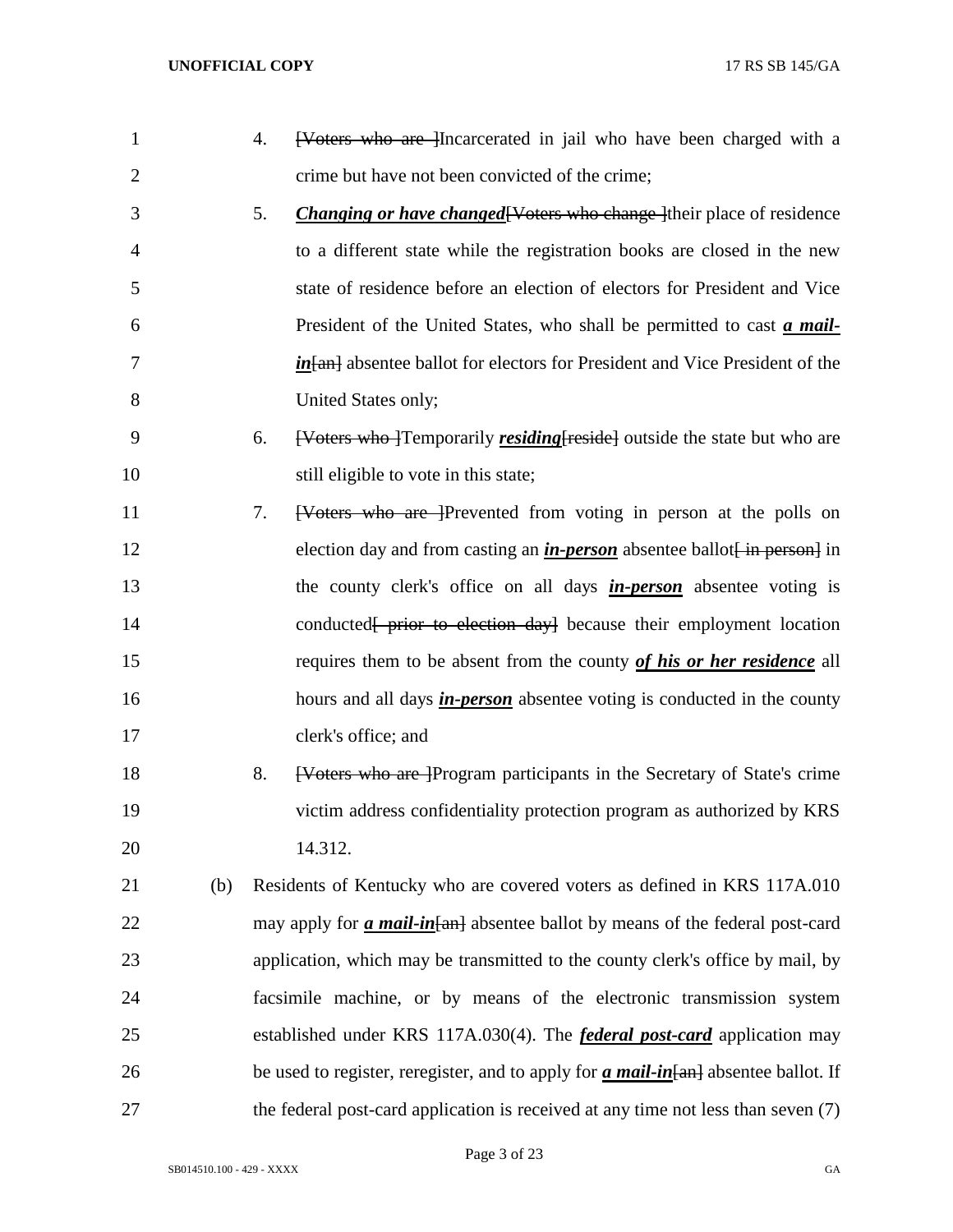days before the election, the county clerk shall affix his or her seal to the application form upon receipt.

- (c) *In-person* absentee voting shall be conducted in the county clerk's office or other place designated by the county board of elections and approved by the State Board of Elections during normal business hours for at least the twelve (12) working days before the election. A county board of elections may permit *in-person* absentee voting to be conducted on a voting machine for a period longer than the twelve (12) working days before the election.
- (d) Any qualified voter in the county *of his or her residence* who is not permitted to vote by *a mail-in* absentee ballot under paragraph (a) of this subsection who will be absent from the county *of his or her residence* on any election day may, at any time during normal business hours on those days *in-person* absentee voting is conducted in the county clerk's office, make application in person to the county clerk to *cast an in-person absentee* vote on a voting machine in the county clerk's office or other place designated by the county board of elections and approved by the State Board of Elections.
- (e) *Qualified*[The following] voters may, at any time during normal business 18 hours on those days *in-person* absentee voting is conducted in the county clerk's office, make application in person to the county clerk to vote on a voting machine in the county clerk's office or other place designated by the county board of elections and approved by the State Board of Elections*, if the voters*:
- 23 1. <del>[Voters who ]</del>Are residents of Kentucky who are covered voters as defined in KRS 117A.010, who will be absent from the county *of his or her residence* on any election day;
- 26 2. <del>[Voters who ]</del>Are students who temporarily reside outside the county of *his or her* [their] residence;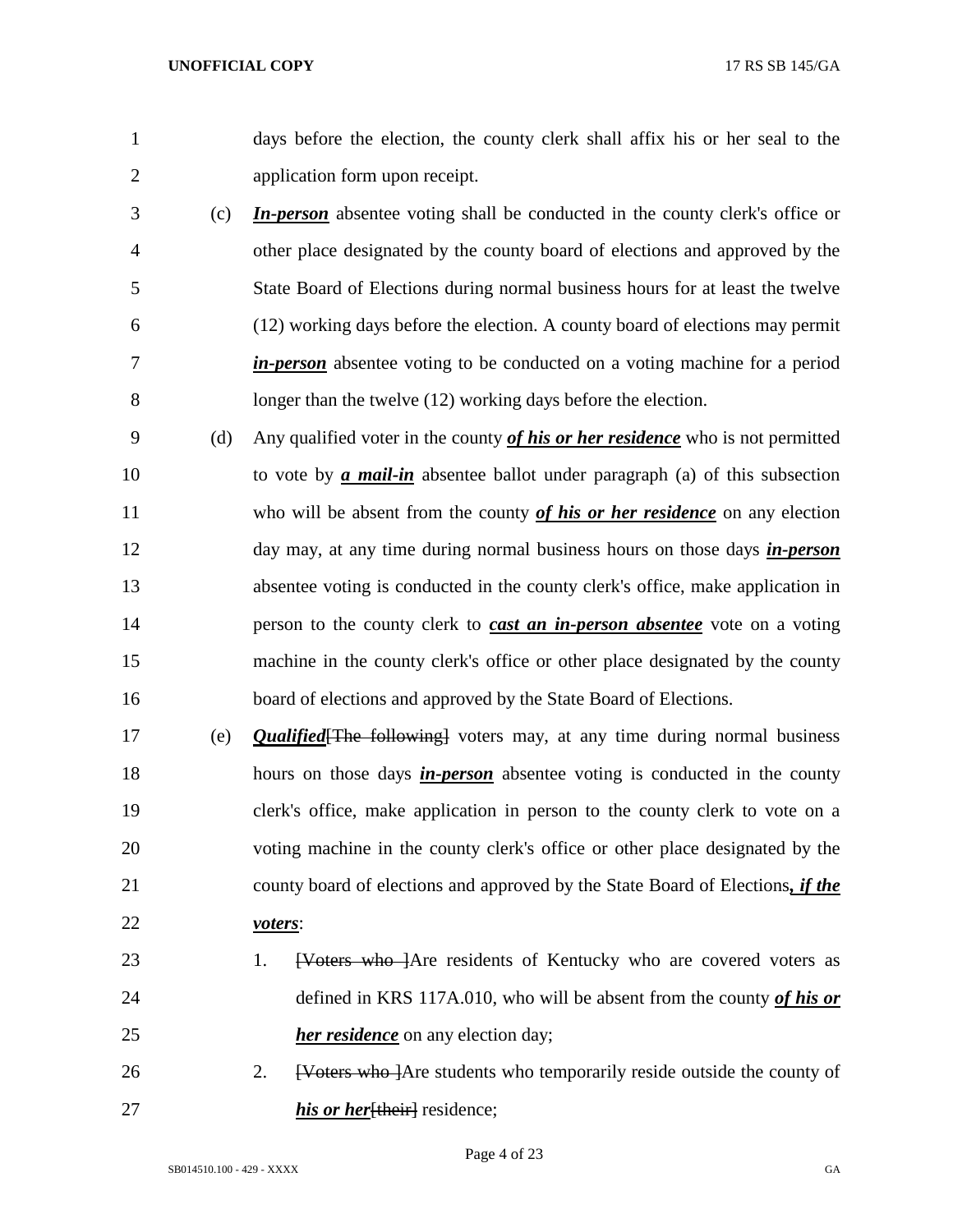| $\mathbf{1}$ |     | 3. | [Voters who ] Have surgery scheduled that will require hospitalization on             |
|--------------|-----|----|---------------------------------------------------------------------------------------|
| 2            |     |    | election day, and the spouse of the voter;                                            |
| 3            |     | 4. | [Voters who ]Temporarily reside outside the state but who are still                   |
| 4            |     |    | eligible to vote in this state and who will be absent from the county $\sigma f$      |
| 5            |     |    | <i>his or her residence</i> on any election day;                                      |
| 6            |     | 5. | [Voters who ] Are residents of Kentucky who are uniformed-service                     |
| 7            |     |    | voters as defined in KRS 117A.010 confined to a military base on                      |
| 8            |     |    | election day and who learn of that confinement within seven (7) days or               |
| 9            |     |    | less of an election and are not eligible for a <i>mail-in</i> [paper] absentee        |
| 10           |     |    | ballot under this subsection; [and]                                                   |
| 11           |     | 6. | Are in their <sup>[A</sup> voter who is a pregnant woman in her] last trimester of    |
| 12           |     |    | pregnancy at the time <i>they wish</i> [she wishes] to vote under this                |
| 13           |     |    | paragraph. The application form for a voter under this subparagraph                   |
| 14           |     |    | shall be prescribed by the State Board of Elections, which shall contain              |
| 15           |     |    | the woman's sworn statement that she is in fact in her last trimester of              |
| 16           |     |    | pregnancy at the time she wishes to vote; or                                          |
| 17           |     | 7. | Have not been declared mentally disabled by a court of competent                      |
| 18           |     |    | jurisdiction, and who, on account of age, disability, or illness, are not             |
| 19           |     |    | able to appear at the polls on election day.                                          |
| 20           | (f) |    | Voters who change their place of residence to a different state while the             |
| 21           |     |    | registration books are closed in the new state of residence before a presidential     |
| 22           |     |    | election shall be permitted to cast an <i>in-person</i> absentee ballot for President |
| 23           |     |    | and Vice President only, by making application in person to the county clerk          |
| 24           |     |    | to vote on a voting machine in the county clerk's office or other place               |
| 25           |     |    | designated by the county board of elections and approved by the State Board           |
| 26           |     |    | of Elections, up to the close of normal business hours on the day before the          |
| 27           |     |    | election.                                                                             |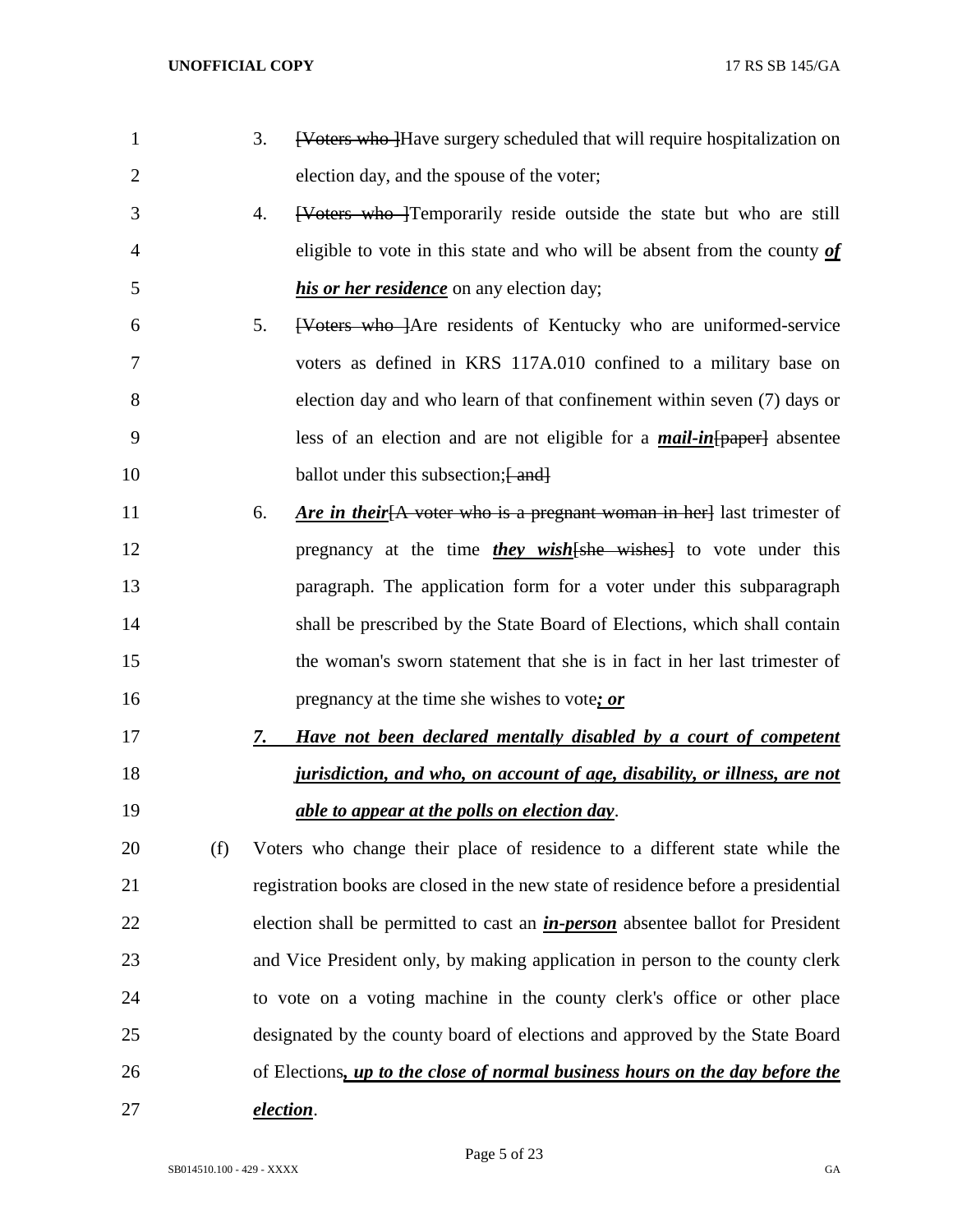(g) Any member of the county board of elections, any precinct election officer appointed to serve in a precinct other than that in which he or she is registered, any alternate precinct election officer, any deputy county clerk, any staff for the State Board of Elections, and any staff for the county board of elections may vote on a voting machine in the county clerk's office or other place designated by the county board of elections, and approved by the State Board of Elections, up to the close of normal business hours on the day before the election. The application form for those persons shall be prescribed by the State Board of Elections and, in the case of application by precinct election officers, shall contain a verification of appointment signed by a member of the county board of elections. If an alternate precinct election officer or a precinct election officer appointed to serve in a precinct other than that in which he or she is registered receives his or her appointment while *in-person* absentee 14 voting is being conducted in the county, *the*[such] officer may vote on a voting machine in the county clerk's office or other place designated by the county board of elections, and approved by the State Board of Elections, up to the close of normal business hours on the day before the election. *Precinct election officers* '<del>[In case of such voters, the]</del> verification of appointment shall also contain the date of appointment. The applications shall be restricted to the use of the voter only.

 (h) The members of the county board of elections or their designees who provide equal representation of both political parties may serve as precinct election officers, without compensation, for all *in-person* absentee voting performed on a voting machine in the county clerk's office or other place designated by the county board of elections and approved by the State Board of Elections. If the members of the county board of elections or their designees serve as precinct election officers for the *in-person* absentee voting, they shall perform

Page 6 of 23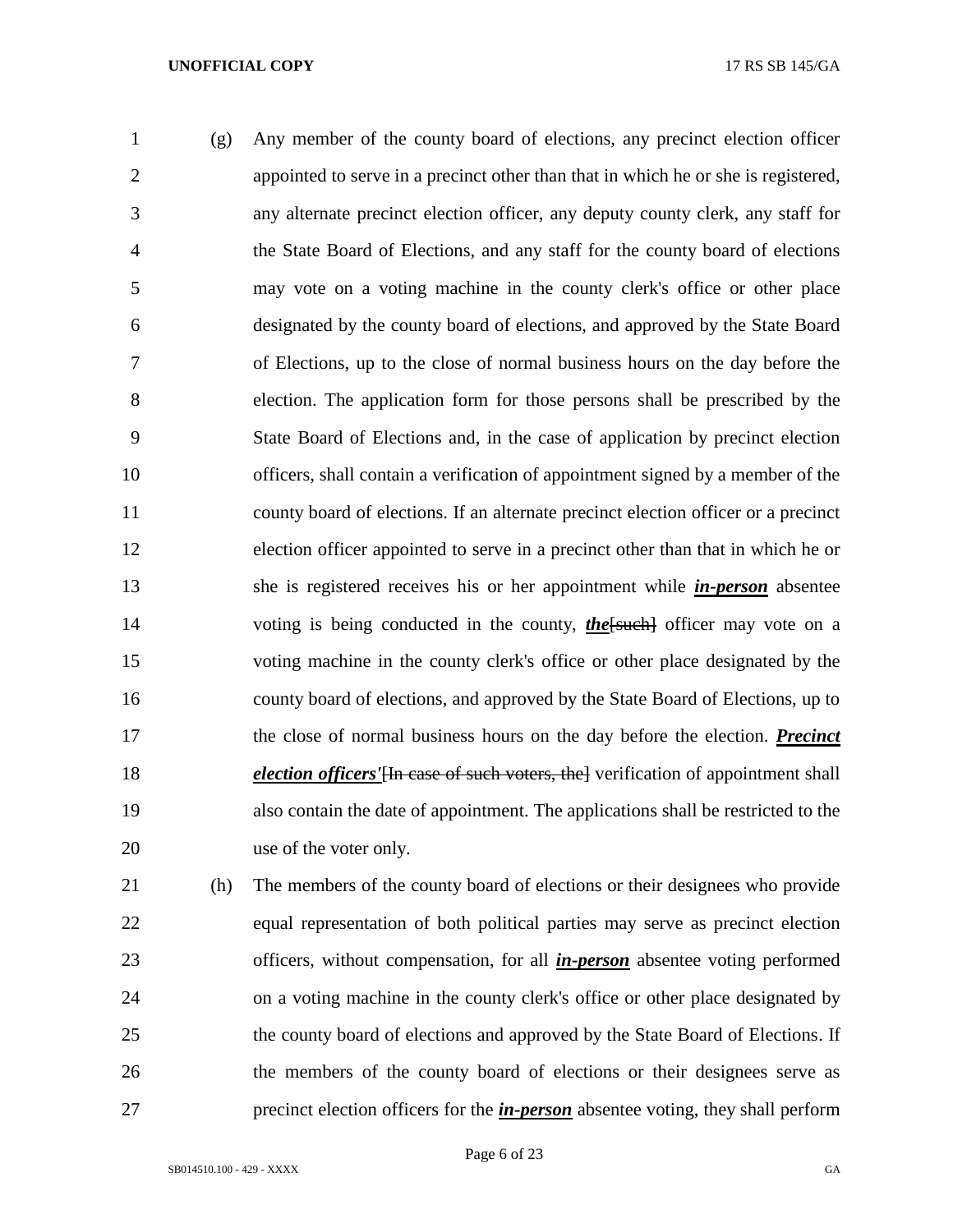the same duties and exercise the same authority as precinct election officers who serve on the day of an election. If the members of the county board of elections or their designees do not serve as precinct election officers for *in-person* {the} absentee voting, the county clerk or deputy county clerks shall supervise the *in-person* absentee voting.

- (i) Any individual qualified to appoint challengers for the day of an election may also appoint challengers to observe all *in-person* absentee voting performed at the county clerk's office or other place designated by the county board of elections, and approved by the State Board of Elections, and those challengers may exercise the same privileges as challengers appointed for observing voting on the day of an election at a regular polling place.
- (2) The *county* clerk shall type the name of the voter permitted to vote by *mail-in* absentee ballot on the *mail-in absentee ballot* application form for that person's use and no other. The *mail-in* absentee ballot application form shall be in the form prescribed by the State Board of Elections, shall bear the seal of the county clerk, and shall contain the following information: name, residential address, precinct, party affiliation, statement of the reason the person cannot vote in person on election day, statement of where the voter shall be on election day, statement of compliance with residency requirements for voting in the precinct, and the voter's mailing address for *a mail-in*[an] absentee ballot. The *mail-in absentee ballot application* form shall be verified and signed by the voter. A notice of the actual penalty provisions in KRS 117.995(2) and (5) shall be printed on the *mail-in absentee ballot application form*[application].

 (3) If the county clerk finds that the voter is properly registered as stated in his or her *mail-in absentee ballot application form*[application] and qualifies to receive *a mail-in* [and absentee ballot by mail, he or she shall mail to the voter *a mail-in* [and absentee ballot, two (2) official envelopes for returning the *mail-in absentee* ballot,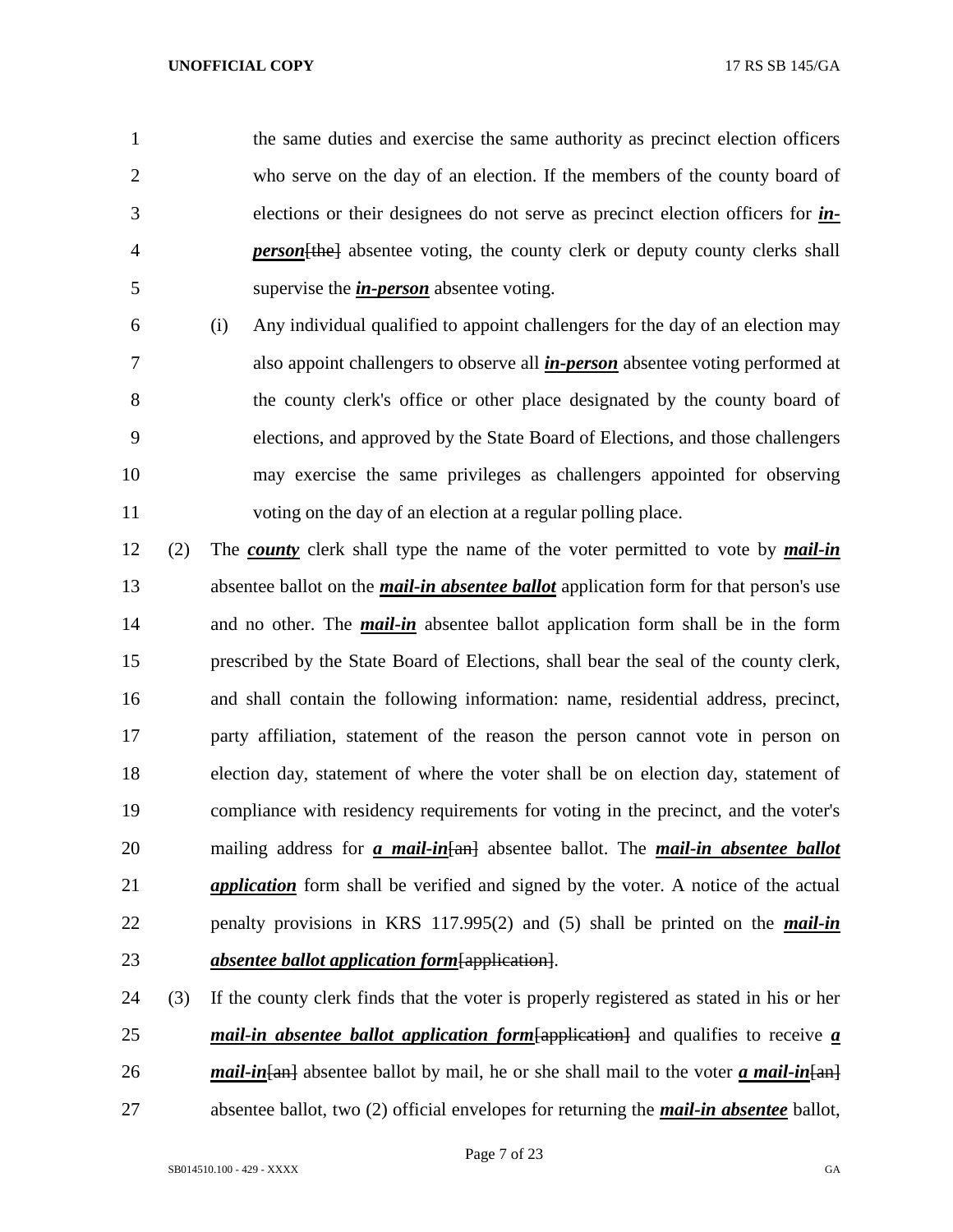and instructions for voting. The county clerk shall complete a postal form for a certificate of mailing for *mail-in absentee* ballots mailed within the fifty (50) states, and it shall be stamped by the postal service when the *mail-in absentee* ballots are mailed. *A mail-in*[An] absentee ballot may be transmitted by facsimile machine or by the electronic transmission system established under KRS 117A.030(4) to a covered voter as defined in KRS 117A.010. The covered voter shall be notified of the options for transmittal of the *mail-in* absentee ballot, and the *mail-in* absentee ballot shall be transmitted by the method chosen for receipt by the resident of Kentucky who is a covered voter.

 (4) *Mail-in* absentee ballots which are requested prior to the printing of the *mail-in absentee* ballots shall be mailed or otherwise transmitted as provided in subsection (3) of this section by the county clerk to the voter within three (3) days of the receipt 13 of the printed ballots.  $\frac{1}{2}$  and *Mail-in* absentee ballots which are requested *after* [subsequent to] the receipt of the ballots by the county clerk shall be mailed or otherwise transmitted as provided in subsection (3) of this section to the voter within three (3) days of the receipt of the request.

 (5) The *county* clerk shall cause *mail-in absentee* ballots to be printed fifty (50) days prior to each primary or regular election, and forty-five (45) days prior to a special election.

 (6) The outer envelope shall bear the words "Absentee Ballot" and the address and official title of the county clerk and shall provide space for the voter's signature, voting address, precinct number, and signatures of two (2) witnesses if the voter signs the form with the use of a mark instead of the voter's signature. A detachable flap on the inner envelope shall provide space for the voter's signature, voting address, precinct number, signatures of two (2) witnesses if the voter signs the form with the use of a mark instead of the voter's signature and notice of penalty provided in KRS 117.995(5). The *county* clerk shall type the voter's address and precinct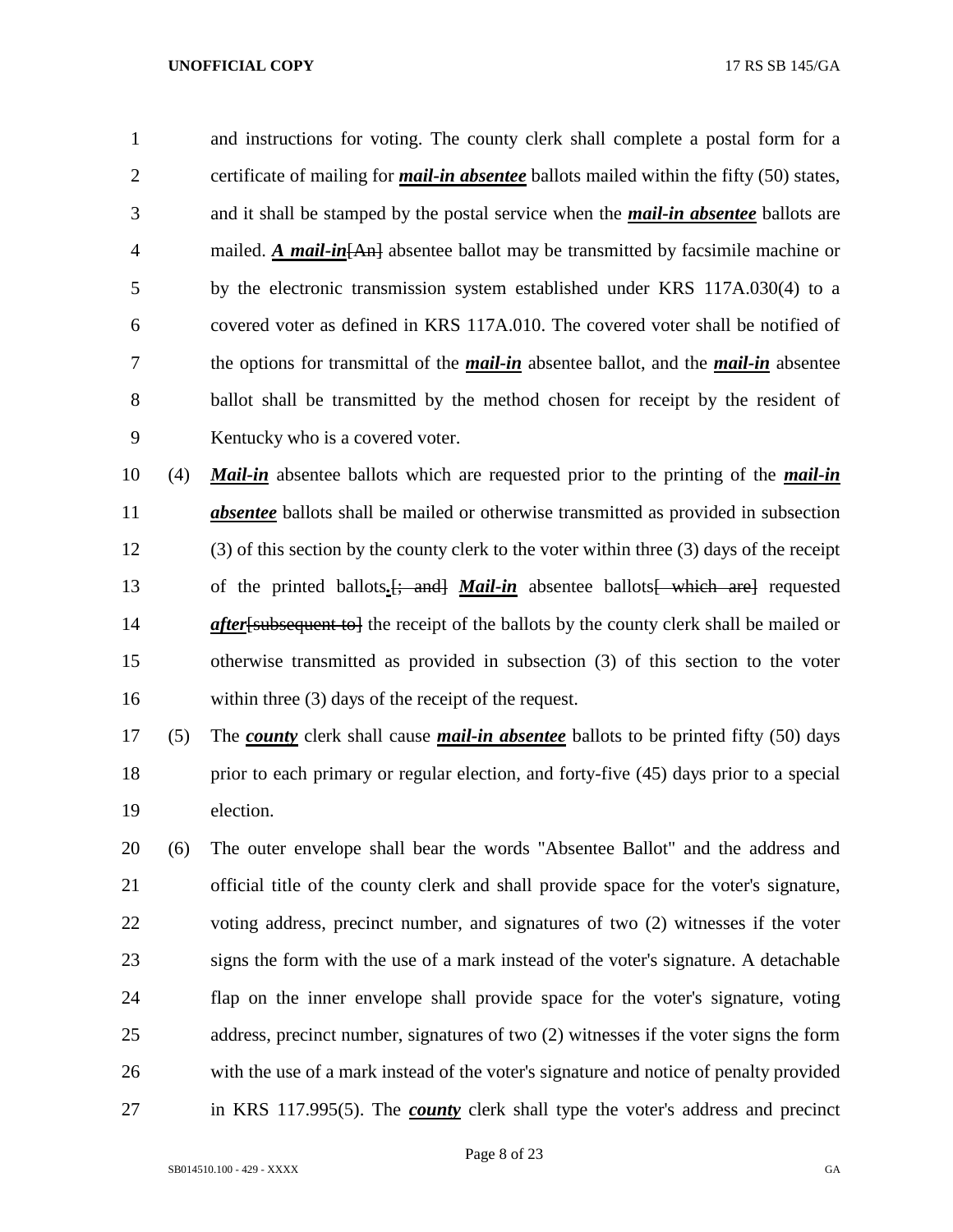number in the upper left hand corner of the outer envelope and of the detachable flap on the inner envelope immediately below the blank space for the voter's signature. The inner envelope shall be blank. The *county* clerk shall retain the *mail- in ballot application form*[application] and the postal form required by subsection (3) of this section for twenty-two (22) months after the election.

 (7) Any person who has received *a mail-in*[an] absentee ballot by mail but who knows at least seven (7) days before the date of the election that he or she will be in *his or her county of residence* {the county} on election day and who has not voted pursuant to the provisions of KRS 117.086 shall cancel his or her *mail-in* absentee ballot and vote in person. The voter shall return the *mail-in* absentee ballot to the county clerk's office no later than seven (7) days prior to the date of the election. Upon the return of the *mail-in* absentee ballot, the *county* clerk shall mark on the outer envelope of the sealed ballot or the unmarked ballot the words "Canceled because voter appeared to vote in person." Sealed envelopes so marked shall not be opened. The *county* clerk shall remove the voter's name from the list of persons who were 16 sent *mail-in* absentee ballots, and the voter may vote in the precinct in which he or she is properly registered.

 (8) Any voter qualified for a mail-in absentee ballot who does not receive a requested mail-in *absentee* ballot within a reasonable amount of time shall contact the county clerk, who shall reissue a second *mail-in absentee* ballot. The county clerk shall keep a record of the *mail-in* absentee ballots issued and returned by mail, and the *in-person* absentee voting that is performed on the voting machine in the county clerk's office or other place designated by the county board of elections and approved by the State Board of Elections, to verify that only the first voted ballot to be returned by the voter is counted. Upon the return of any ballot after the first ballot is returned, the *county* clerk shall mark on the outer envelope of the sealed ballot the words "Canceled because ballot reissued."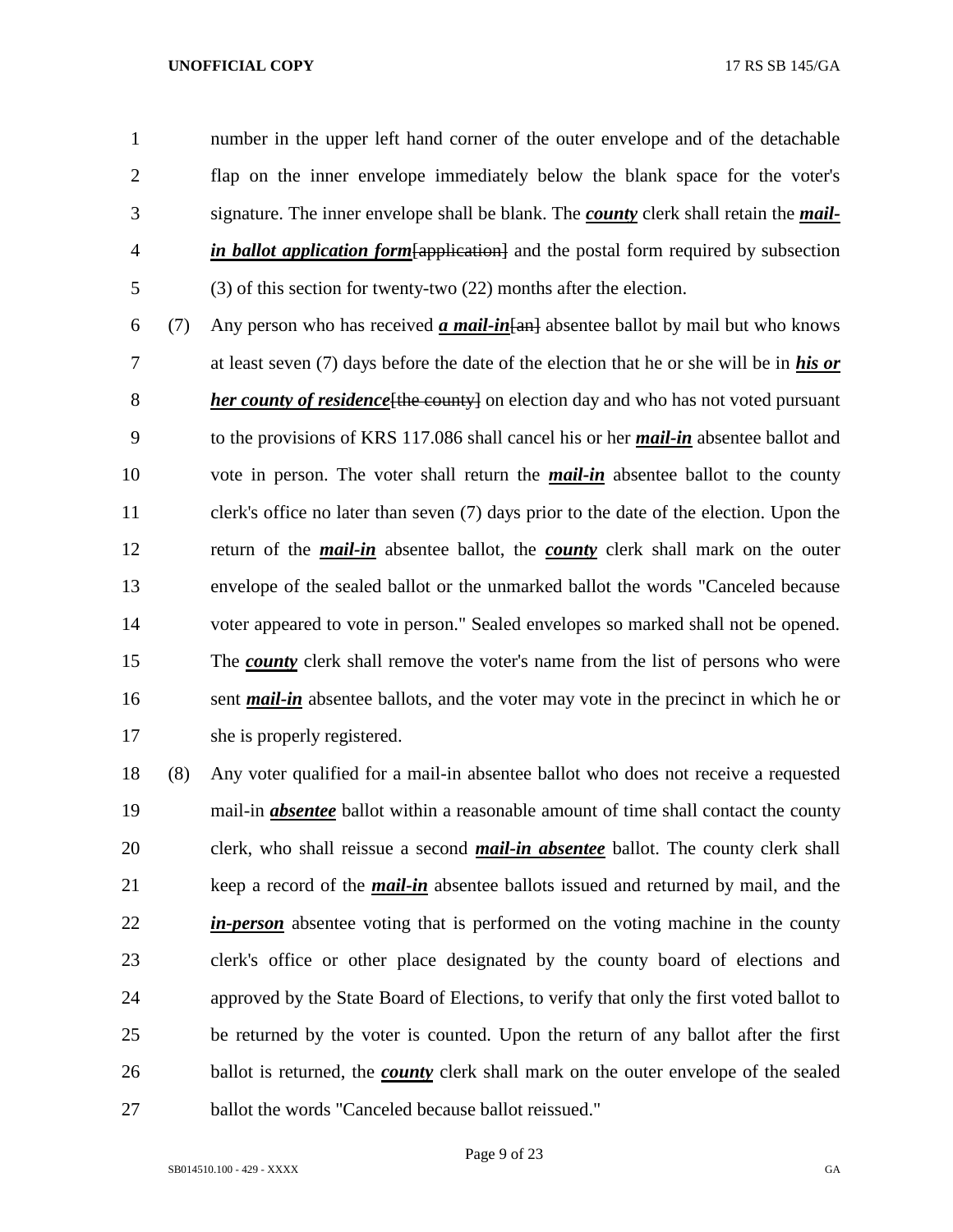(9) Any covered voter as defined in KRS 117A.010 who has received *a mail-in*[an] absentee ballot but who knows that he or she will be in the county on election day and who has not voted pursuant to the provisions of KRS 117.086 shall cancel his or her *mail-in* absentee ballot and vote in person. The voter shall return the *mail-in*  absentee ballot to the county clerk's office on or before election day. Upon the return of the *mail-in* absentee ballot, the *county* clerk shall mark on the outer envelope of the sealed *mail-in absentee* ballot or the unmarked *mail-in absentee* ballot the words "Canceled because voter appeared to vote in person." Sealed envelopes so marked shall not be opened. If the covered voter is unable to return the *mail-in* absentee ballot to the county clerk's office on or before election day, at the 11 time he or she votes in person, he or she shall sign a written oath as to his or her qualifications on the form prescribed by the State Board of Elections pursuant to KRS 117.245. The *county* clerk shall remove the voter's name from the list of persons who were sent *mail-in* absentee ballots, provide the voter with written authorization to vote at the precinct, and the voter may vote in the precinct in which he or she is properly registered.

 (10) Notwithstanding the provisions of the Kentucky Open Records Act, KRS 61.870 to 61.884, the information contained in an application for *a mail-in*[an] absentee ballot shall not be made public until after the close of business hours on the election day for which the application applies. This subsection shall not prohibit at any time the disclosure, upon request, of the total number of applications for *mail-in* absentee ballots that have been filed, or the disclosure to the Secretary of State or the State Board of Elections, if requested or if otherwise required by law, of any 24 information in an application for *a mail-in* [an] absentee ballot.

25 Section 3. KRS 242.020 is amended to read as follows:

26 (1) A petition for *a local option*  $\frac{1}{2}$  election shall be signed by a number of constitutionally qualified voters of the territory to be affected, equal to twenty-five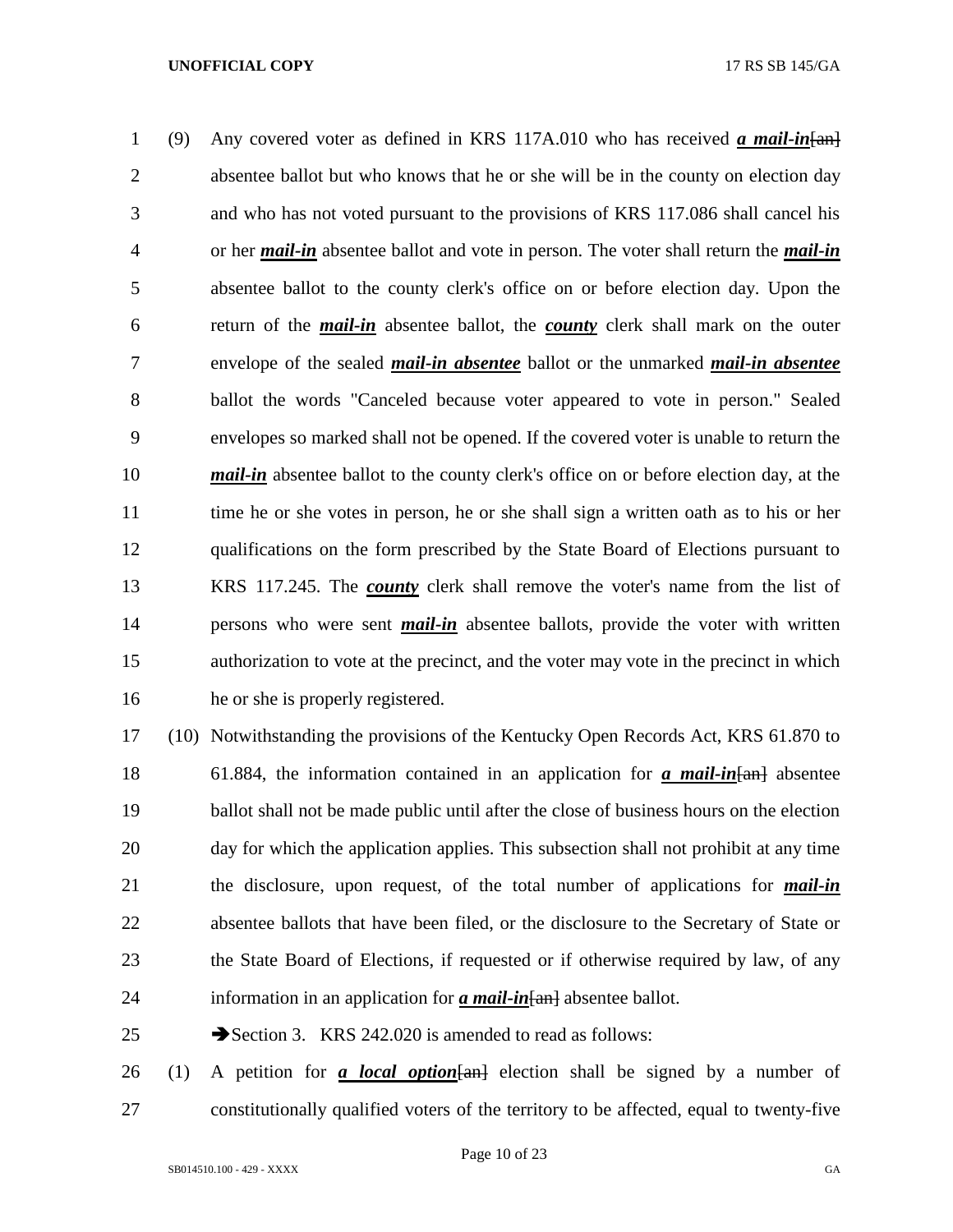1 percent (25%) of the votes cast in the territory at the last preceding *regular* [general] election. The petition *for a local option election* may consist of one (1) or more separate units, and shall be filed with the county clerk. *Once the petition for a local option election has been filed with the county clerk, the petition shall not be added to.* (2) The petition for *a local option* election, in addition to the *signature and legibly printed* name of the voter, shall *also* state<del>[ also]</del> the voter's residence address, *year*[date] of birth, and the *actual*[correct] date *when the voter signed his or her name*[upon which the voter's name was signed]. (3) No signer may withdraw his or her name or have it taken from the petition *for a local option election* after the petition has been filed. If the name of any person has been placed on the petition for *a local option* election without that person's authority, the person may appear before the county judge/executive before the *local option* election is ordered and upon proof that the person's name was placed on the petition *for a local option election* without his or her authority, the person's name *and the personal information required in subsection (2) of this section,* may be eliminated by an order of the county judge/executive. When the person's name *and the personal information required in subsection (2) of this section* has been eliminated *from a petition for a local option election*, he or she shall not be counted as a petitioner. 21 (4) A petition *for* [seeking] a local option election under this section shall state "We the undersigned registered voters hereby petition for an election on the following question: 'Are you in favor of the sale of alcoholic beverages in (name of territory)?'". No petition for a *local option election*[referendum] shall be circulated for more than six (6) months prior to its filing. (5) After a petition for *a local option* election has been filed *in conformity with this* 

*section and Sections 4 and 5 of this Act*, the county judge/executive shall make an

Page 11 of 23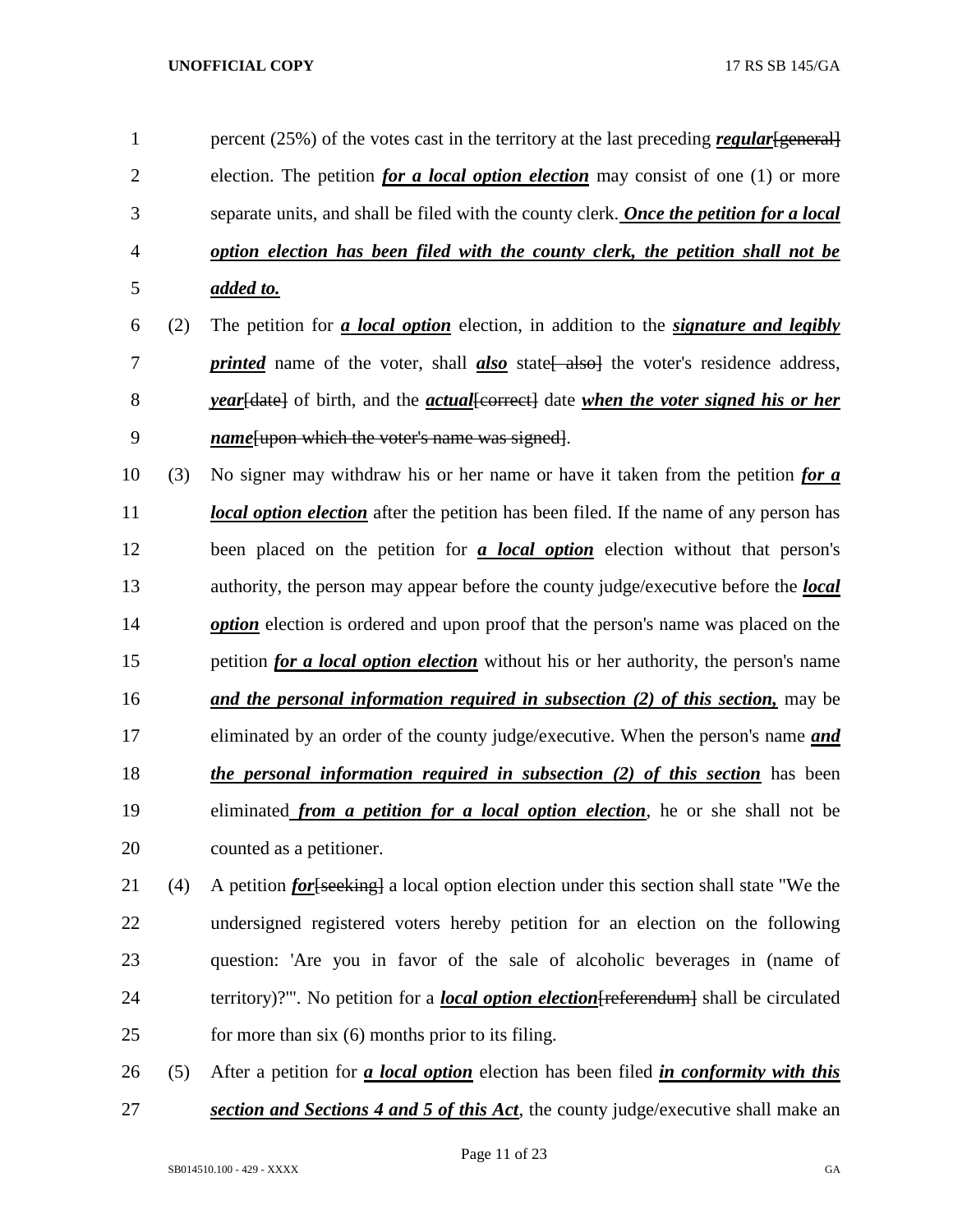| 1              | order on the order book of the court directing that the question on the local option                             |
|----------------|------------------------------------------------------------------------------------------------------------------|
| $\overline{2}$ | petition shall be placed on the ballot for the next primary or regular election [an                              |
| 3              | election to be held in that territory.                                                                           |
| $\overline{4}$ | Substantial compliance with the wording designated under this chapter for a<br>(6)                               |
| 5              | particular type of petition <i>for a local option election</i> is sufficient to validate the                     |
| 6              | actual wording of the petition.                                                                                  |
| 7              | Section 4. KRS 242.030 is amended to read as follows:                                                            |
| 8              | $\left\{\left(1\right)$ The date of the local option election may be stated in the petition for election. If the |
| 9              | date is not stated, it shall be designated by the county judge/executive.                                        |
| 10             | $(2)$ The local option election shall be held not earlier than sixty $(60)$ nor later than                       |
| 11             | ninety (90) days after the date the petition is filed with the county clerk.]                                    |
| 12             | The local option election shall [not] be held on the same day that a primary or<br>$(1)$ $(3)$ $\}$              |
| 13             | regular[general] election is held in the territory or any part of the territory, nor                             |
| 14             | within thirty (30) days next preceding or following a regular political election.                                |
| 15             | A local option election in any territory less than the county shall [not] be held<br>$(2)$ $\{4\}$               |
| 16             | on the same day on which an election for the entire county is held <del>[, except as</del>                       |
| 17             | approved in KRS 242.125.                                                                                         |
| 18             | No local option election shall be held in the same territory more than once in<br>$(3)$ $(5)$ }                  |
| 19             | every three (3) years.                                                                                           |
| 20             | In order for the local option election to be held on the day fixed by law for<br>(4)                             |
| 21             | holding a primary, the petition for a local option election shall be filed no earlier                            |
| 22             | than the first Wednesday after the first Monday in November of the year                                          |
| 23             | preceding the day on which the primary is to be held, and not later than the last                                |
| 24             | Tuesday in January preceding the day fixed by law for holding the primary.                                       |
| 25             | In order for the local option election to be held on the day fixed by law for a<br>(5)                           |
| 26             | regular election, the petition for a local option election shall be filed not later                              |
| 27             | than the second Tuesday in August preceding the day fixed by law for holding the                                 |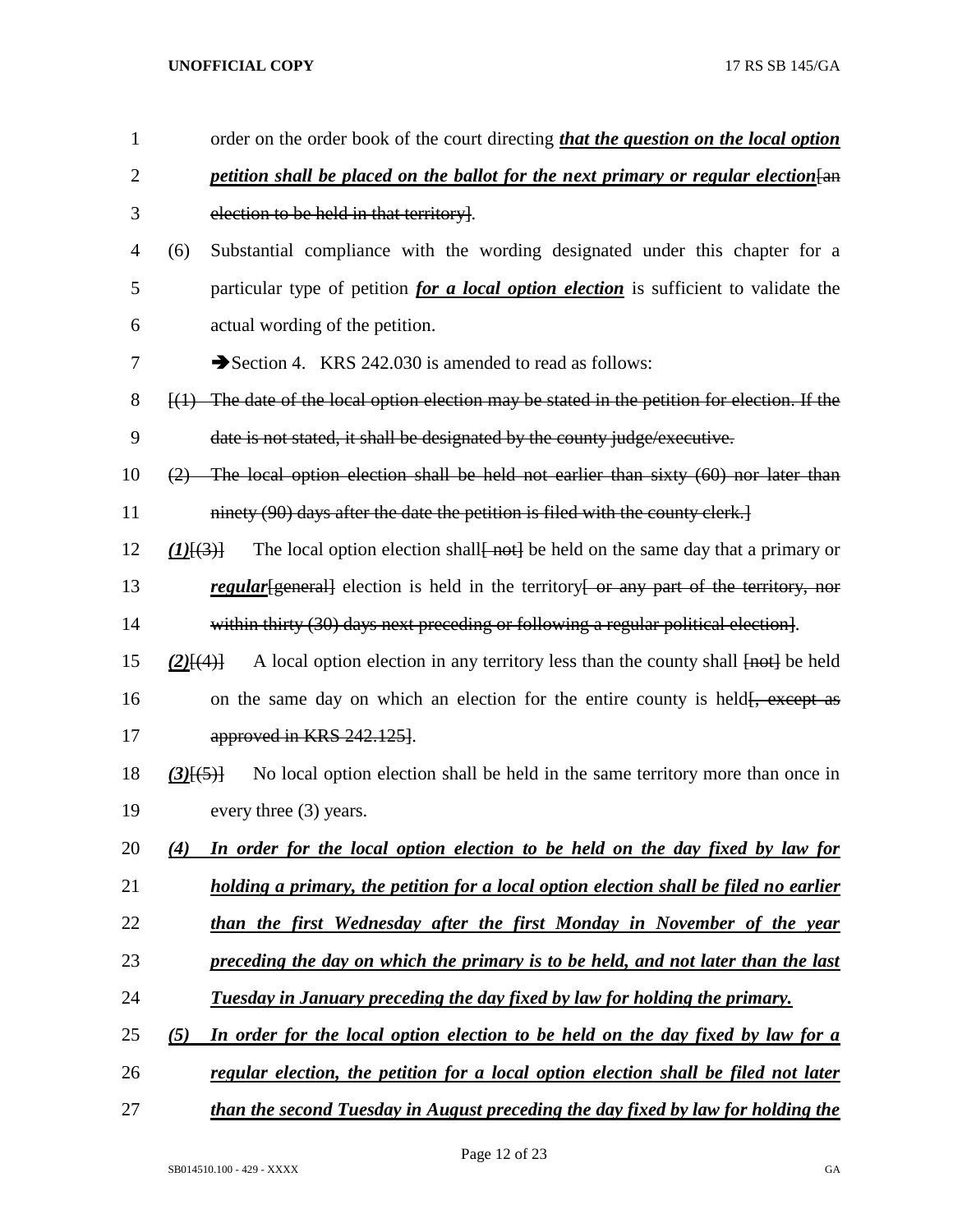| $\mathbf{1}$   |            | regular election.                                                                                    |
|----------------|------------|------------------------------------------------------------------------------------------------------|
| $\overline{2}$ |            | Section 5. KRS 242.040 is amended to read as follows:                                                |
| 3              |            | Within five (5) days after the county judge/executive orders <i>that the question on the</i>         |
| 4              |            | <u>local option petition be placed on the ballot for the next primary or regular</u>                 |
| 5              |            | election, the county clerk shall give $\leftarrow$ to the sheriff a certified copy of the order. The |
| 6              |            | sheriff shall have the order published pursuant to KRS Chapter 424 in the county not                 |
| 7              |            | <i>later than two (2) weeks before the local option election</i> . When the election is ordered      |
| 8              |            | for the entire county, the sheriff shall also advertise the order by written or printed              |
| 9              |            | handbills posted at not less than five (5) conspicuous places in each precinct of the county         |
| 10             |            | for two $(2)$ weeks before the election, and, when the election is ordered held in a city,           |
| 11             |            | district or precinct, at five (5) conspicuous places in each precinct therein for the same           |
| 12             |            | length of time. The sheriff shall report in writing to the county judge/executive that the           |
| 13             |            | notices have been published and posted.                                                              |
| 14             |            | Section 6. KRS 242.1242 is amended to read as follows:                                               |
| 15             | (1)<br>(a) | To promote economic development and tourism in any dry or moist county,                              |
| 16             |            | urban-county, charter county, consolidated local government, unified local                           |
| 17             |            | <b>government</b> , or city in which a qualified historic site is located, a local option            |
| 18             |            | election for the limited sales of alcoholic beverages by the drink may be held                       |
| 19             |            | in the precinct of the county where the qualified historic site is located,                          |
| 20             |            | notwithstanding any other provision of the Kentucky Revised Statutes.                                |
| 21             | (b)        | A petition <i>for</i> [seeking] a local option election under this section shall state               |
| 22             |            | "We the undersigned registered voters hereby petition for an election under                          |
| 23             |            | this section on the following question: 'Are you in favor of the sale of                             |
| 24             |            | alcoholic beverages by the drink at qualified historic sites in (name of                             |
| 25             |            | precinct)?"".                                                                                        |
| 26             | (2)        | A local option election for the limited sale of alcoholic beverages by the drink held                |

under subsection (1) of this section shall be conducted in the same manner as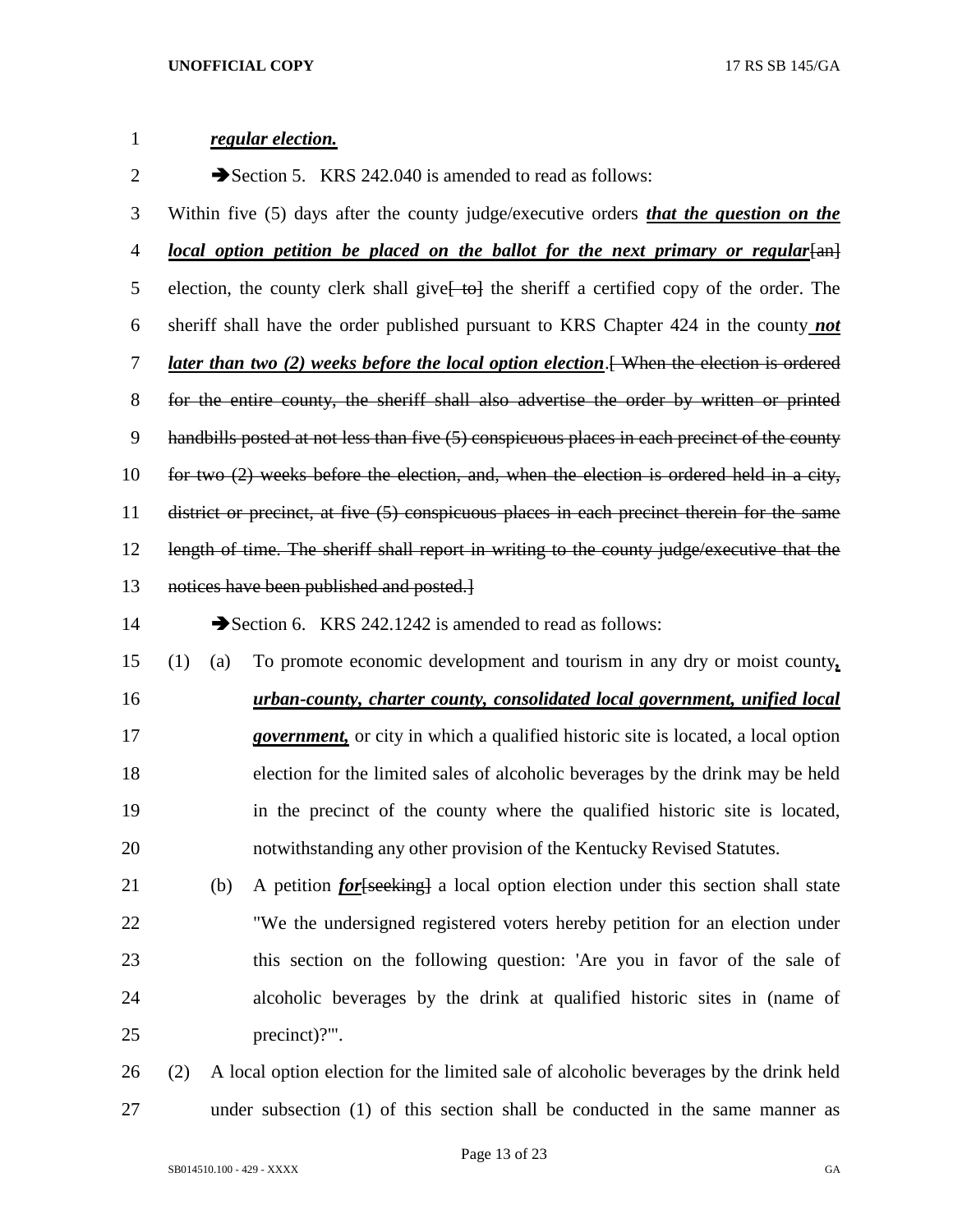1 specified in KRS 242.020<sub>4</sub> $\leftrightarrow$  242.030<sub>4</sub> $\left\{\leftrightarrow\right\}$  and  $\left\{\rightarrow\right\}$  242.040<sub>4</sub> $\leftrightarrow$  and 242.060 to 2 242.120. The form of the *question* [proposition] to be voted upon shall be "Are you in favor of the sale of alcoholic beverages by the drink at qualified historic sites in the (name of precinct)?". Section 7. KRS 242.1244 is amended to read as follows: (1) (a) In order to promote economic development and tourism, other provisions of 7 the Kentucky Revised Statutes notwithstanding, a dry or moist  $\left\{\frac{e}{f} \cdot \frac{f}{f} \cdot \frac{f}{f} \cdot \frac{f}{f} \cdot \frac{f}{f} \cdot \frac{f}{f} \cdot \frac{f}{f} \cdot \frac{f}{f} \cdot \frac{f}{f} \cdot \frac{f}{f} \cdot \frac{f}{f} \cdot \frac{f}{f} \cdot \frac{f}{f} \cdot \frac{f}{f} \cdot \frac{f}{f} \cdot \frac{f}{f} \cdot \frac{f}{f} \cdot \$  county*, urban-county, charter county, consolidated local government, unified local government, or city* may, by petition in accordance with KRS 242.020, hold a local option election on the sale of alcoholic beverages by the drink at restaurants and dining facilities that seat a minimum of fifty (50) persons and derive a minimum of seventy percent (70%) of their gross receipts from the sale of food if alcoholic beverages are purchased in 14 conjunction with a meal. A petition *for* [seeking] a local option election under this subsection shall state "We the undersigned registered voters hereby petition for an election on the following question: 'Are you in favor of the sale of alcoholic beverages by the drink at restaurants and dining facilities with a seating capacity of at least fifty (50) persons and which derive at least seventy percent (70%) of their gross receipts from the sale of food if the alcoholic beverage is purchased in conjunction with a meal?'". 21 (b) The *local option* election shall be held in accordance with KRS 242.030<del>[(1),</del> (2), and (5)], 242.040, and 242.060 to 242.120, and the *question*[proposition] on the ballot shall state "Are you in favor of the sale of alcoholic beverages by the drink in (name of *county, urban-county, charter county, consolidated local government, unified local government, or* city<del>[ or county]</del>) at

persons and which derive at least seventy percent (70%) of their gross receipts

restaurants and dining facilities with a seating capacity of at least fifty (50)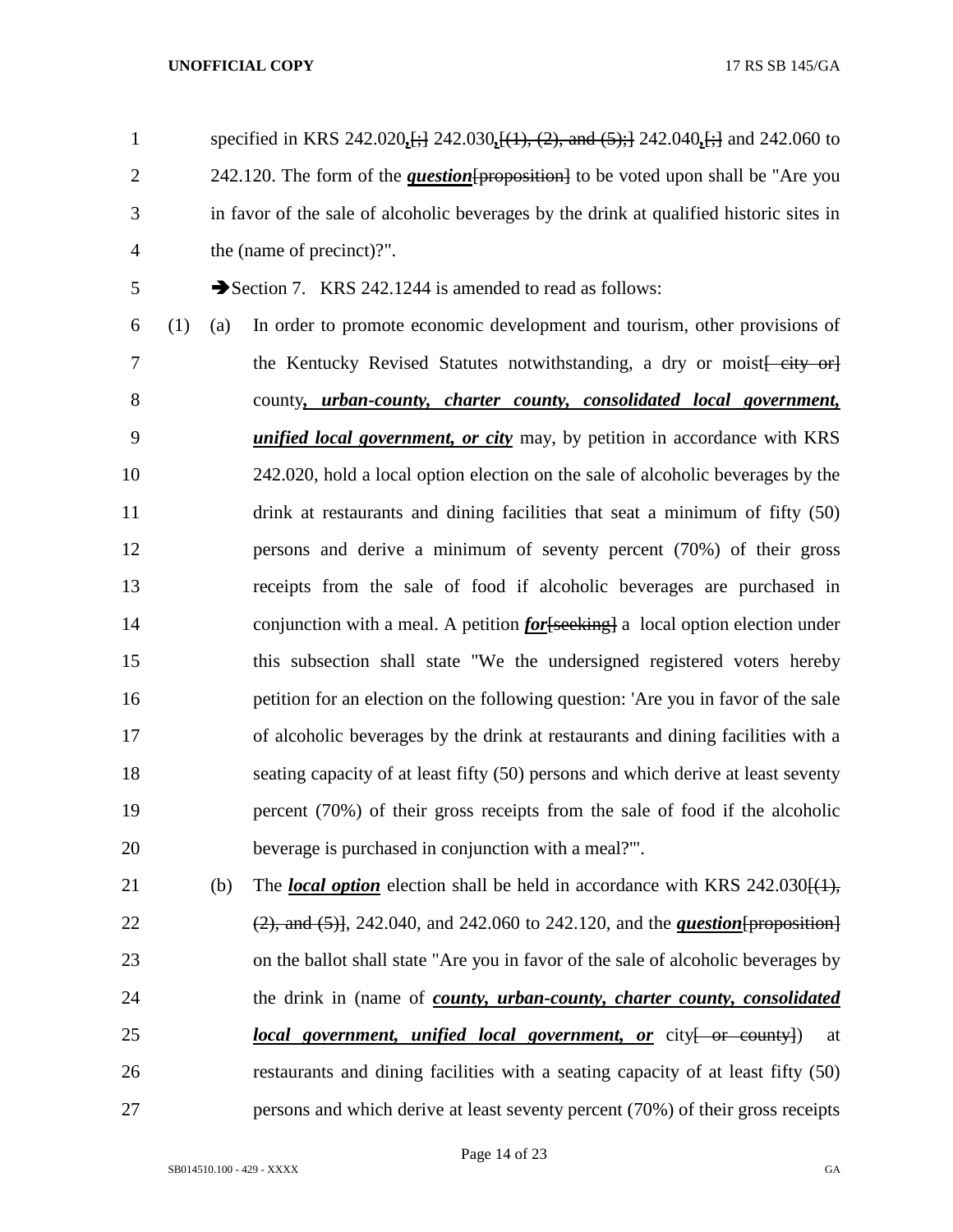| $\mathbf{1}$   |     | from the sale of food if the alcoholic beverage is purchased in conjunction                  |
|----------------|-----|----------------------------------------------------------------------------------------------|
| $\overline{2}$ |     | with a meal?". If the majority of the votes in <b>a local option</b> $\{an\}$ election held  |
| 3              |     | pursuant to this subsection are "Yes," licenses may be issued to qualified                   |
| $\overline{4}$ |     | restaurants and dining facilities, and the licensees may be regulated and taxed              |
| 5              |     | in accordance with KRS 243.072.                                                              |
| (2)<br>6       | (a) | In order to promote economic development and tourism, other provisions of                    |
| 7              |     | the Kentucky Revised Statutes notwithstanding, a dry or moist eity or                        |
| 8              |     | county, urban-county, charter county, consolidated local government,                         |
| 9              |     | <i>unified local government, or city</i> may, by petition in accordance with KRS             |
| 10             |     | 242.020, hold a local option election on the sale of alcoholic beverages by the              |
| 11             |     | drink at restaurants and dining facilities which seat a minimum of one                       |
| 12             |     | hundred (100) persons and derive a minimum of seventy percent (70%) of                       |
| 13             |     | their gross receipts from the sale of food.                                                  |
| 14             | (b) | A petition <i>for</i> [seeking] a local option election under this subsection shall state    |
| 15             |     | "We the undersigned registered voters hereby petition for an election on the                 |
| 16             |     | following question: 'Are you in favor of the sale of alcoholic beverages by the              |
| 17             |     | drink in (name of <i>county, urban-county, charter county, consolidated local</i>            |
| 18             |     | <i>government, unified local government, or city for county at restaurants and</i>           |
| 19             |     | dining facilities with a seating capacity of at least one hundred (100) persons              |
| 20             |     | and which derive at least seventy percent (70%) of their gross receipts from                 |
| 21             |     | the sale of food?"'.                                                                         |
| 22             | (c) | The <b><i>local option</i></b> election shall be held in accordance with KRS $242.030\{(1),$ |
| 23             |     | $(2)$ , and $(5)$ , 242.040, and 242.060 to 242.120, and the <i>question</i> proposition     |
| 24             |     | on the ballot shall state "Are you in favor of the sale of alcoholic beverages by            |
| 25             |     | the drink in (name of <i>county, urban-county, charter county, consolidated</i>              |
| 26             |     | <b>local government, unified local government, or</b> city <del>or county</del> ) at         |
| 27             |     | restaurants and dining facilities with a seating capacity of at least one hundred            |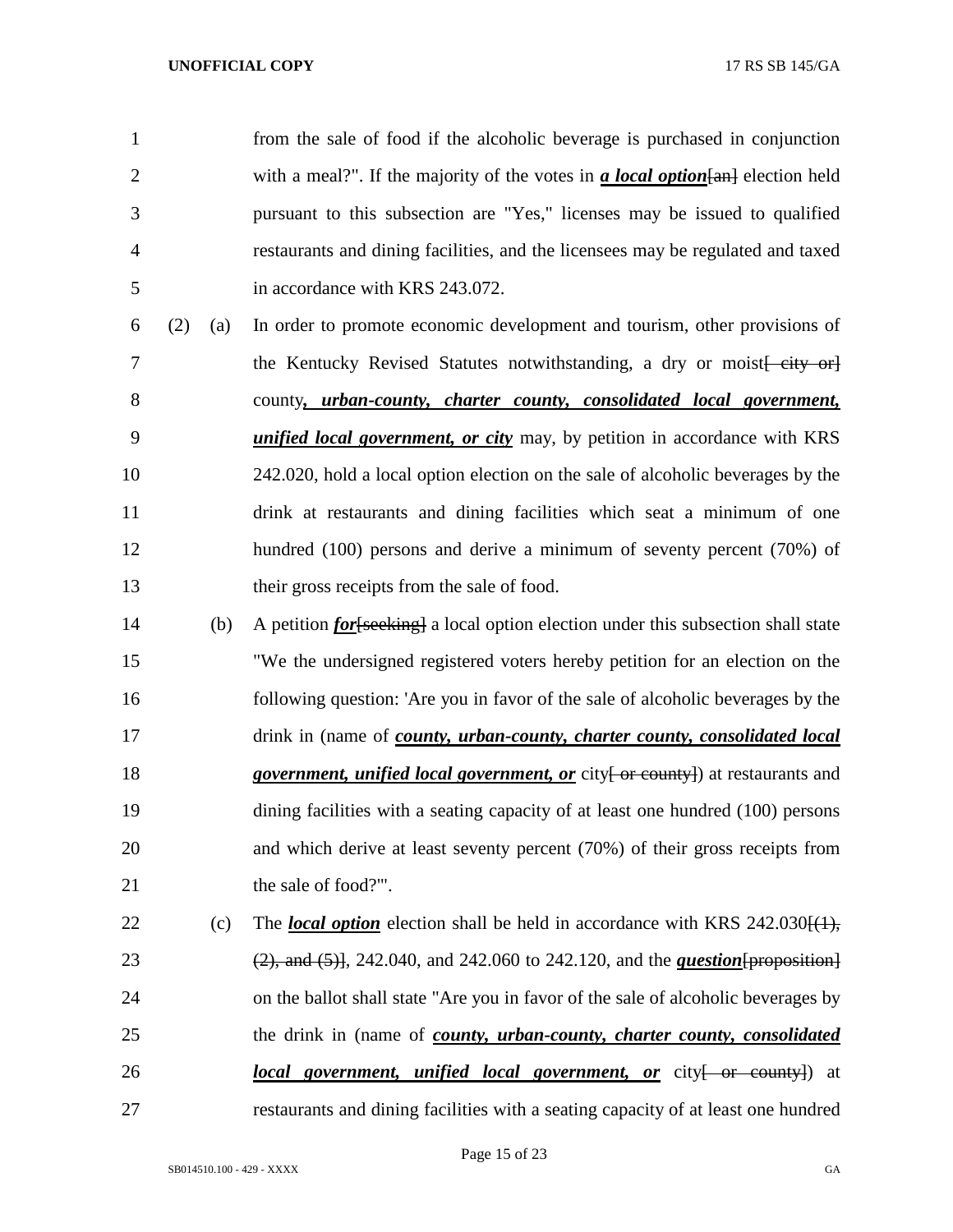(100) persons and which derive at least seventy percent (70%) of their gross receipts from the sale of food?". If the majority of the votes in *local*  **option**  $\{a_n\}$  election held pursuant to this subsection are "Yes," licenses may be issued to qualified restaurants and dining facilities and the licensees may be regulated and taxed in accordance with KRS 243.072.

 (3) A *petition for a* local option *election*[proposition] under subsection (1) of this section is a separate *petition for a local option election*[proposition than a local option proposition] held under subsection (2) of this section, so that a separate limited local option election is required for sales under each subsection. A territory may, by separate limited local option elections, simultaneously allow alcoholic beverage sales under subsections (1) and (2) of this section. A territory may also hold a limited local option election to allow alcoholic beverage sales under either subsection (1) or (2) of this section without authorizing alcoholic beverage sales under the other subsection.

15 Section 8. KRS 242.022 is amended to read as follows:

 (1) (a) To promote economic development and tourism in any dry or moist county*, urban-county, charter county, consolidated local government, unified local government,* or city in which a state park is located, a local option election for the limited sales of alcoholic beverages by the drink may be held in a *county, urban-county, charter county, consolidated local government, unified local*  **government, or** city to county and the state park's qualifying lodge or golf course is located, notwithstanding any other provision of the 23 Kentucky Revised Statutes.

24 (b) A petition *for* [seeking] a local option election under this section shall state "We the undersigned registered voters hereby petition for an election under KRS 242.022 on the following question: 'Are you in favor of the sale of alcoholic beverages by the drink at the state park located in (name of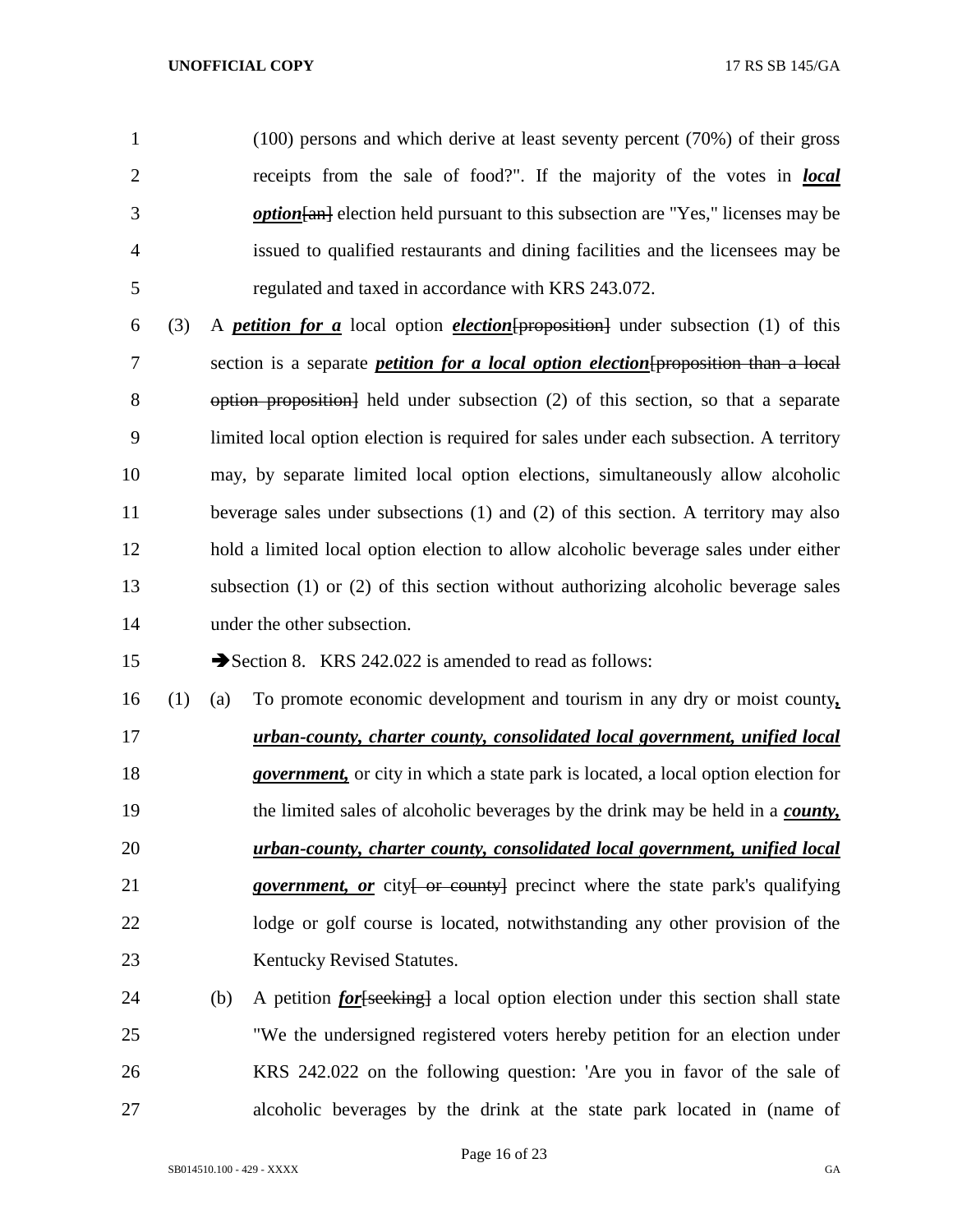(2) A local option election for the limited sale of alcoholic beverages by the drink held under subsection (1) of this section shall be conducted in the same manner as specified in KRS 242.020*,*[;] 242.030*,*[(1), (2), and (5);] 242.040*,*[;] and 242.060 to 242.120. The form *for the local option question*[of the proposition] to be voted upon shall be "Are you in favor of the sale of alcoholic beverages by the drink at the state park located in the (name of precinct)?".

 (3) When a majority of the votes cast at *a local option*[an] election held under subsections (1) and (2) of this section are in favor of establishing moist territory, the entire state park shall become moist in the manner specified in KRS 242.200.

11 Section 9. KRS 242.125 is amended to read as follows:

- (1) A city shall not be deemed to be the "same territory" as that of a county within the 13 meaning of KRS 242.030(3)<del>[(5)]</del>. A city shall have the right to determine its wet or dry status separate from a county's wet or dry status.
- (2) A dry or moist city may hold a local option election to take the sense of the city residents for establishing the city as a wet territory. If the majority of the votes are in favor of establishing the city as a wet territory, the whole city shall become wet 18 territory by application of KRS 242.200.
- (3) Once a city votes under this section to become wet territory separate from the county, a countywide local option election establishing the county as dry or moist territory shall not cause the city to become dry or moist territory.
- (4) A wet city may hold a local option election to take the sense of the city residents for establishing the city as a dry or moist territory. If the majority of the votes are in favor of establishing the city as a dry or moist territory, the whole city shall become dry or moist territory by application of KRS 242.190.
- (5) If a city votes to become wet territory, a precinct of the city may hold a later election in conformity with this chapter to take the sense of the city precinct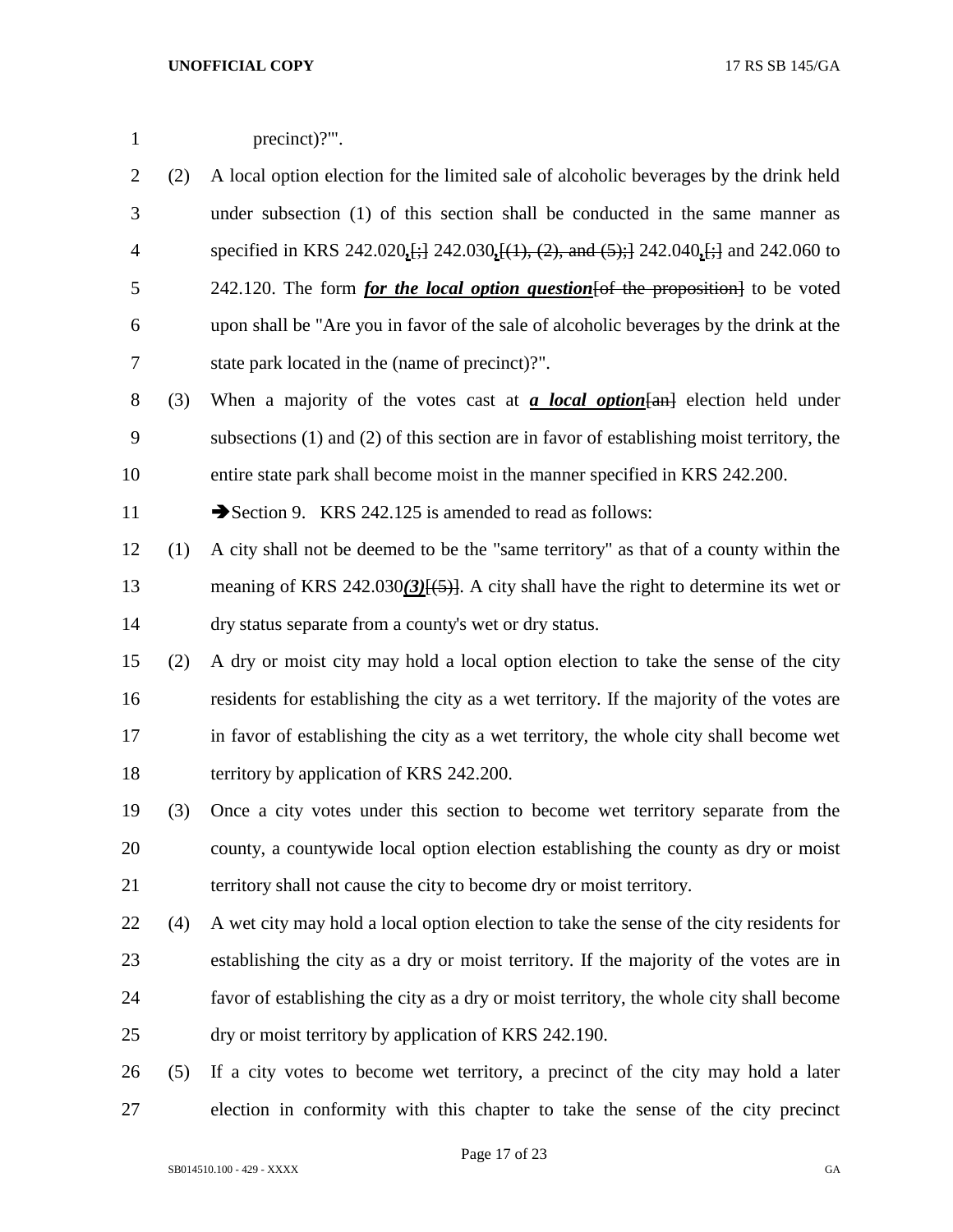residents for establishing the city precinct as a dry or moist territory. If the majority of the votes are in favor of establishing the city precinct as a dry or moist territory, the city precinct shall become dry or moist territory by application of KRS 242.190.

 (6) If a city precinct becomes dry or moist territory separate from a wet city, the city precinct may hold a later election in conformity with this chapter, to take the sense of the city precinct residents for reestablishing the city precinct as a wet territory. If the majority of the votes are in favor of reestablishing the city precinct as a wet territory, the city precinct shall become wet territory by application of KRS 242.200.

 (7) A dry or moist county containing a wet city may hold a local option election to take the sense of the county residents for establishing the county as a wet territory. If the majority of the votes are in favor of establishing the county as a wet territory, the whole county shall become wet territory by application of KRS 242.200.

 (8) A wet county containing a wet city by separate city election under this section may hold a local option election to take the sense of the county residents for establishing 16 the county as a dry or moist territory. If the majority of the votes are in favor of establishing the county as a dry or moist territory, the county territory outside the wet city limits shall become dry or moist territory by application of KRS 242.190.

 (9) Residents of any city, including a separately wet city, are residents of the county, and shall therefore be permitted to sign any petitions for, and vote in, county local option elections under this section.

 (10) A petition seeking a local option election under this section shall state "We the undersigned registered voters hereby petition for an election on the following question: 'Are you in favor of the sale of alcoholic beverages in (name of county, city, or precinct)?".

 (11) In any local option election under this section, the proposition to be voted upon shall state "Are you in favor of the sale of alcoholic beverages in (name of county,

Page 18 of 23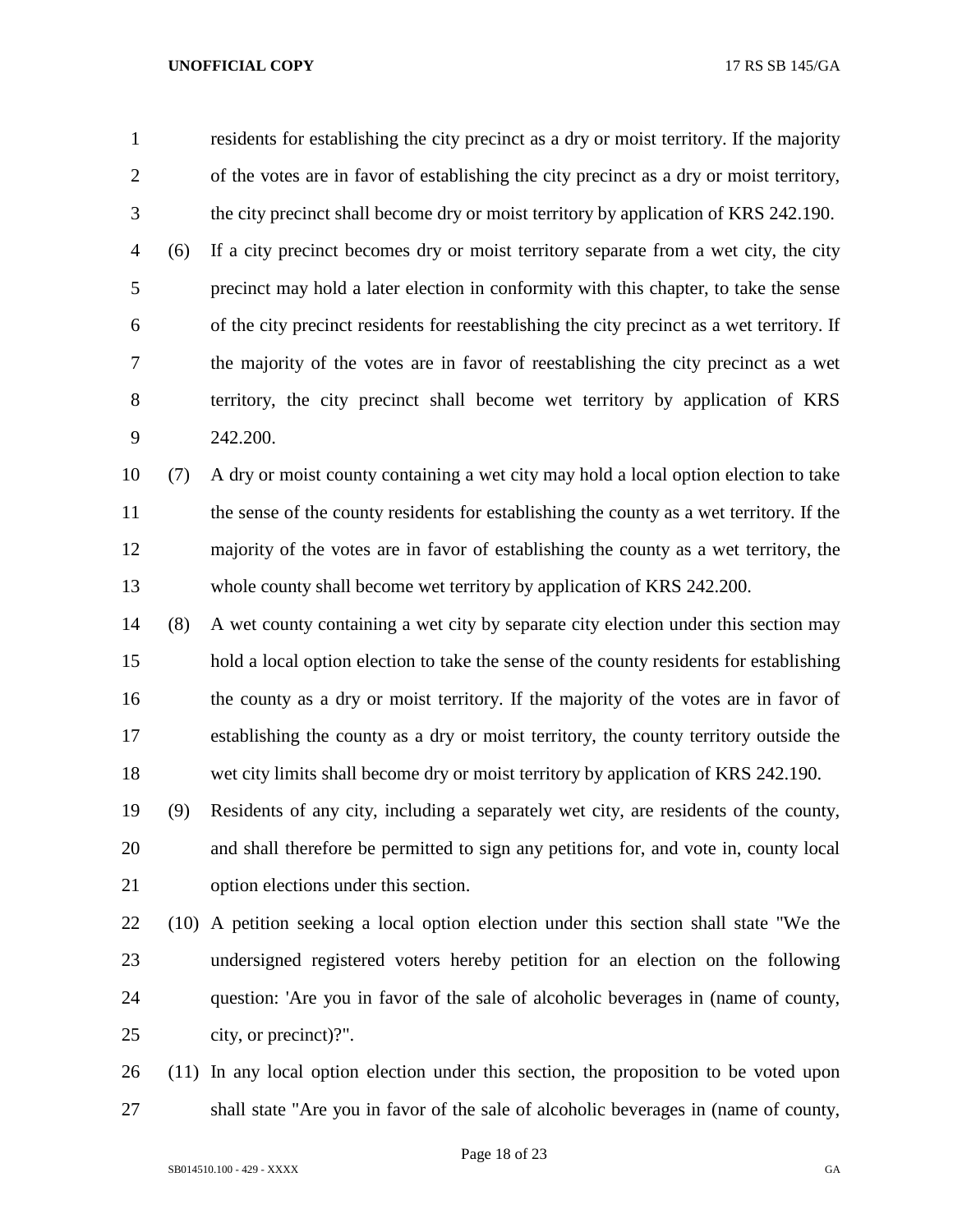- city, or city precinct)?".
- (12) The status of any moist territory approving limited alcoholic beverage sales through a previous election held under KRS 242.123, 242.124, 242.1242, and 242.1244, or any other limited local option election, shall not be affected by any outcome of any election held under this section. A territory's moist status may only be changed by a local option election on the original same moist election proposition.

7 Section 10. KRS 242.1292 is amended to read as follows:

 (1) The provisions of this section shall be applicable only in any city with a population equal to or greater than twenty thousand (20,000) based upon the most recent federal decennial census notwithstanding any other provisions of this chapter relating to the wet or moist status in any county, city, or territory which may be to 12 the contrary.

- (2) In any city meeting the population requirements of subsection (1) of this section that is dry or moist in all or part of the city, and upon a determination that an economic hardship exists in one (1) or more of the voting precincts of the city in the manner prescribed in subsection (11) of this section, the governing body of the city shall by ordinance designate the precinct or precincts as a limited sale precinct or precincts and shall provide for an election to be held in the precinct or precincts to take the sense of the people of each precinct as to making that precinct wet territory. A petition seeking a local option election under this section shall state "We the undersigned registered voters hereby petition for an election on the following question: 'Are you in favor of the sale of alcoholic beverages in (official name of precinct)?'".
- (3) The election shall be held in the precinct or precincts in the manner prescribed in this chapter. The election shall not be deemed to be an election in the "same territory" within the meaning of subsection *(3)*[(5)] of KRS 242.030.
- (4) The question shall be presented to the voters in conformance with the requirements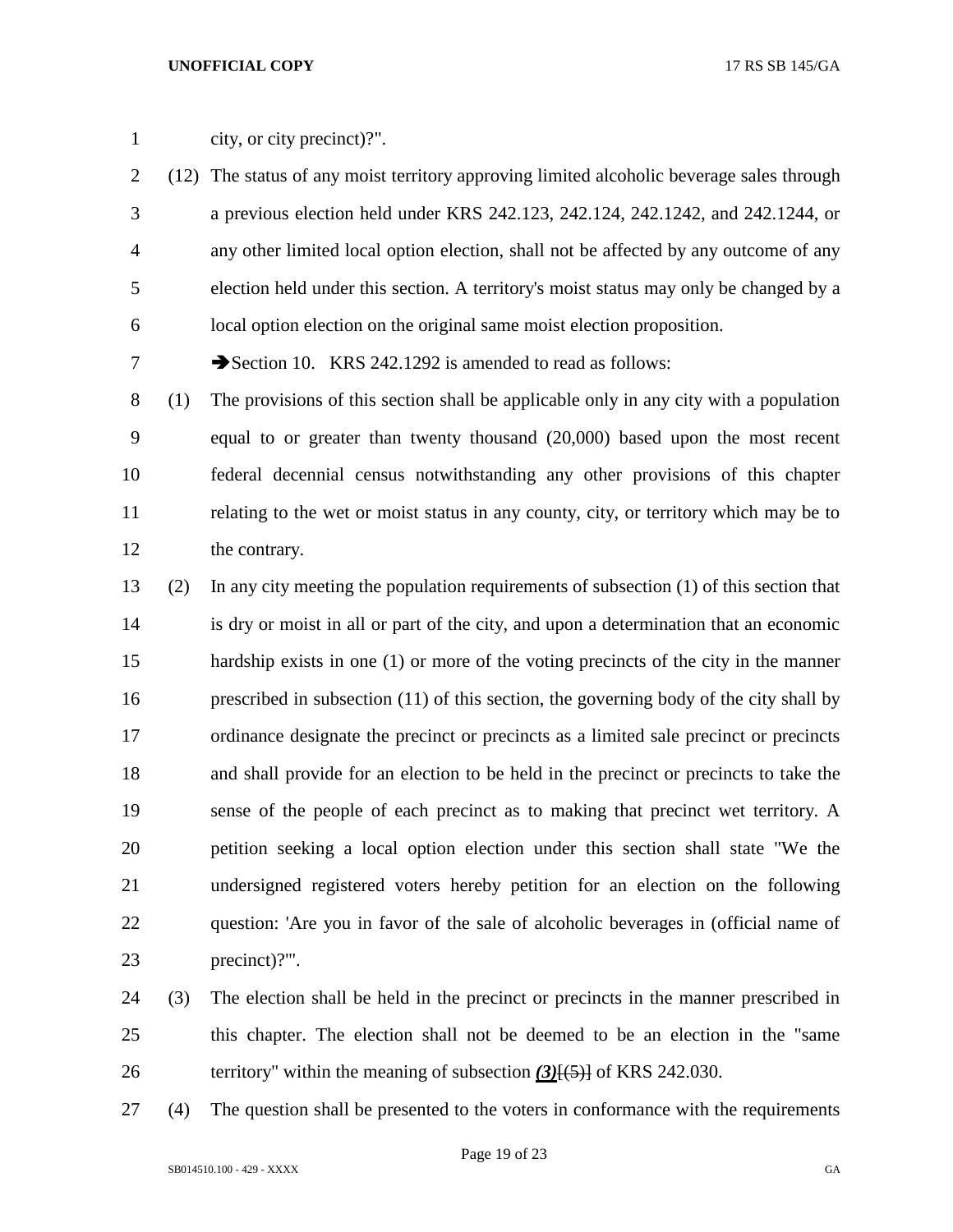of KRS 242.050 except that the form of the proposition shall be, "Are you in favor of the sale of alcoholic beverages in (official name and designation of precinct)?".

 (5) If a majority of the votes cast in any limited sale precinct in which an election is held under this section are in favor of the sale of alcoholic beverages in that precinct, the governing body of the city shall by ordinance create or provide for the office of city alcoholic beverage control administrator.

 (6) The governing body of the city shall adopt the comprehensive regulatory ordinance covering the licensing and operation of establishments for the sale of alcoholic beverages, including, but not limited to, distilled spirits and malt beverages, within a limited sale precinct as set forth in this section. In relation to the ordinances established by a city meeting the population requirements of subsection (1) of this section under this subsection and subsection (7) of this section, review by the board, if any, shall be limited to a determination that the ordinances do not exceed the limits established for sale by statute, or administrative regulations promulgated by the board under those statutes. In its discretion the governing body shall provide without review by the board that:

 (a) Only three (3) licenses permitting the package sale at retail of alcoholic beverages shall be granted within the territorial limits of any limited sale precinct.

 (b) Only four (4) licenses to sell alcoholic beverages by the drink for consumption on the premises by the general public shall be granted in any one (1) limited sale precinct. One (1) license in each limited sale precinct may be reserved for any newly established hotel, motel, or inn containing not less than fifty (50) sleeping units and having dining facilities for not less than one hundred (100) persons. The remaining three (3) licenses may be granted to a hotel, motel, or inn meeting the aforestated requirements or to bona fide restaurants open to the general public having dining facilities for not less than one hundred (100)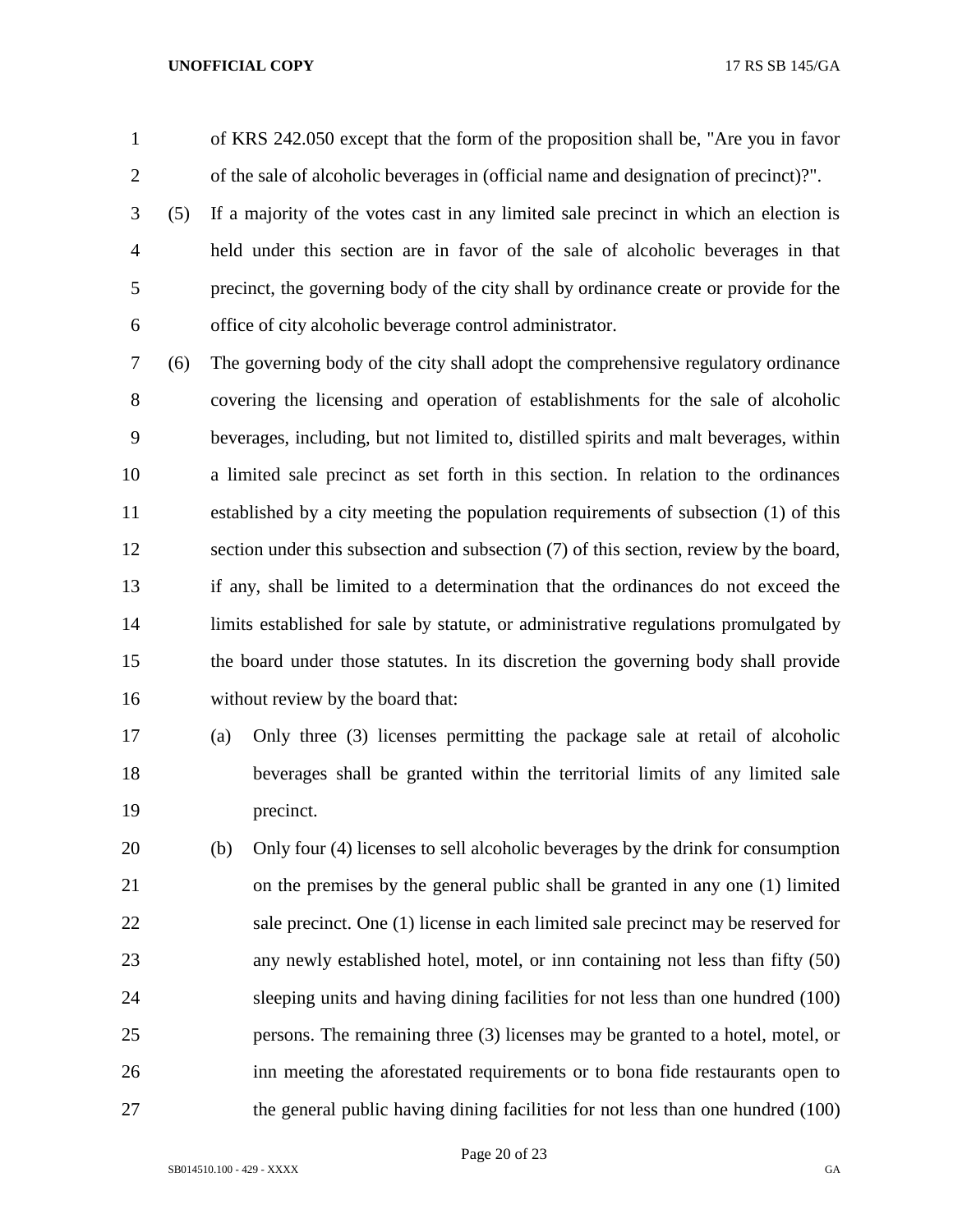persons. Additional licenses to sell alcoholic beverages by the drink for consumption on the premises may be granted to social membership clubs established and maintained for the benefit of members of bona fide fraternal or veterans organizations.

 (7) The governing body of the city may also incorporate in the regulatory ordinance any other reasonable rules and regulations as it deems, necessary or desirable for the proper administration and enforcement of this section, for the maintenance of public order in a limited sale precinct, and for the issuance of any licenses permitted by KRS 243.070.

 (8) Notwithstanding any limitations imposed on the city's taxing or licensing power by KRS 243.070, once any limited sale precinct has been established as wet territory, the governing body of the city may impose a regulatory license fee upon the gross receipts of each establishment located therein and licensed to sell alcoholic beverages. The regulatory license fee may be levied at the beginning of each city budget period at the percentage rate as shall be reasonably estimated to fully reimburse the city for the estimated costs of any additional policing, regulatory, or administrative expenses related to the sale of alcoholic beverages in the city. The regulatory license fee shall be in addition to any other taxes, fees, or licenses permitted by law, but a credit against the fee shall be allowed in an amount equal to any licenses or fees imposed by the city pursuant to KRS 243.070.

 (9) Subject to the limitation imposed by subsection (3) of this section, no provision contained in this section providing for the establishment of a limited sale precinct shall preclude or abridge the right of the constitutionally qualified voters of the precinct to petition for a subsequent election on the same question.

 (10) If an election is held pursuant to other provisions of KRS Chapter 242 in the city or the county in which a limited sale precinct is located for the purpose of taking the sense of the voters upon the question of the entire city or the entire county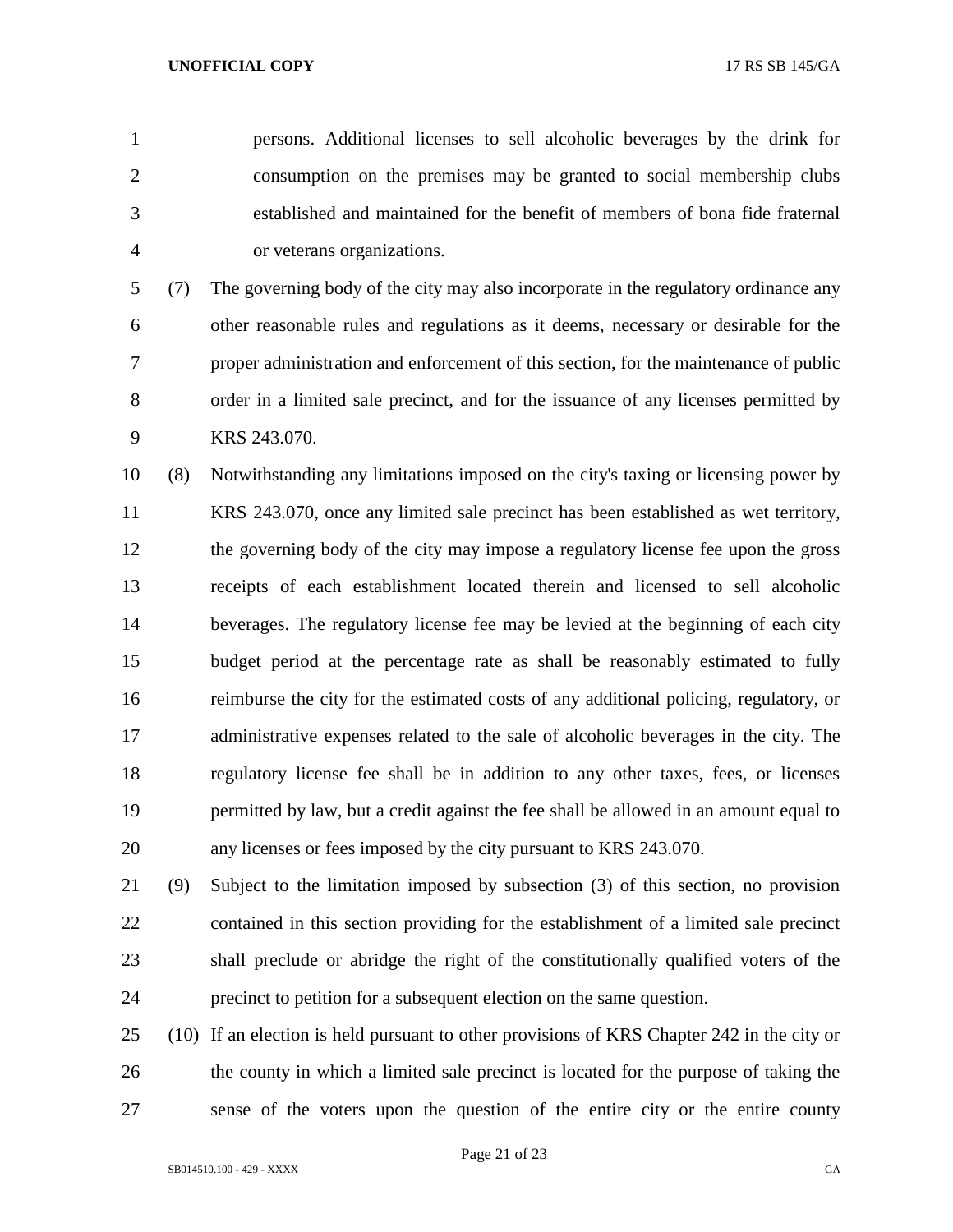becoming dry, wet, or moist, the status of that question in a limited sale precinct shall be determined in the following manner:

 (a) The status of a limited sale precinct shall not be affected by any election for the entire city or the entire county if the limited sale precinct was established less than five (5) years prior to the date of the proposed election for the entire city or the entire county and if so the voters of any limited sale precinct shall not vote in the election.

 (b) If the limited sale precinct was established more than five (5) years prior to the date of the proposed election for the entire city or the entire county, the voters within each limited sale precinct shall be presented with the question, "Are you in favor of continuing the sale of alcoholic beverages in (official name and designation of precinct) as a limited sale precinct?". No other question shall be presented to the voters of any limited sale precinct.

 (c) The votes of each limited sale precinct shall be counted separately, and, if a majority of the votes cast in the limited sale precinct are in favor of continuing the sale of alcoholic beverages therein as a limited sale precinct, then the status shall continue within the precinct, except that if the city or the county in which the limited sale precinct is located votes wet in the remainder of the city or the county, the limited sale precinct status of any precinct may be terminated by the governing body of the city or the county and thereafter the status of the precinct shall be the same as that in effect for the remainder of 22 the city or the county.

- (11) Any precinct located entirely within any city meeting the population requirements of subsection (1) of this section that is dry in all or part of the city shall be designated as a limited sale precinct by the governing body of the city if:
- (a) The governing body determines to its satisfaction that the general trade, 27 business, and economy of one (1) or more of the precincts within the city is